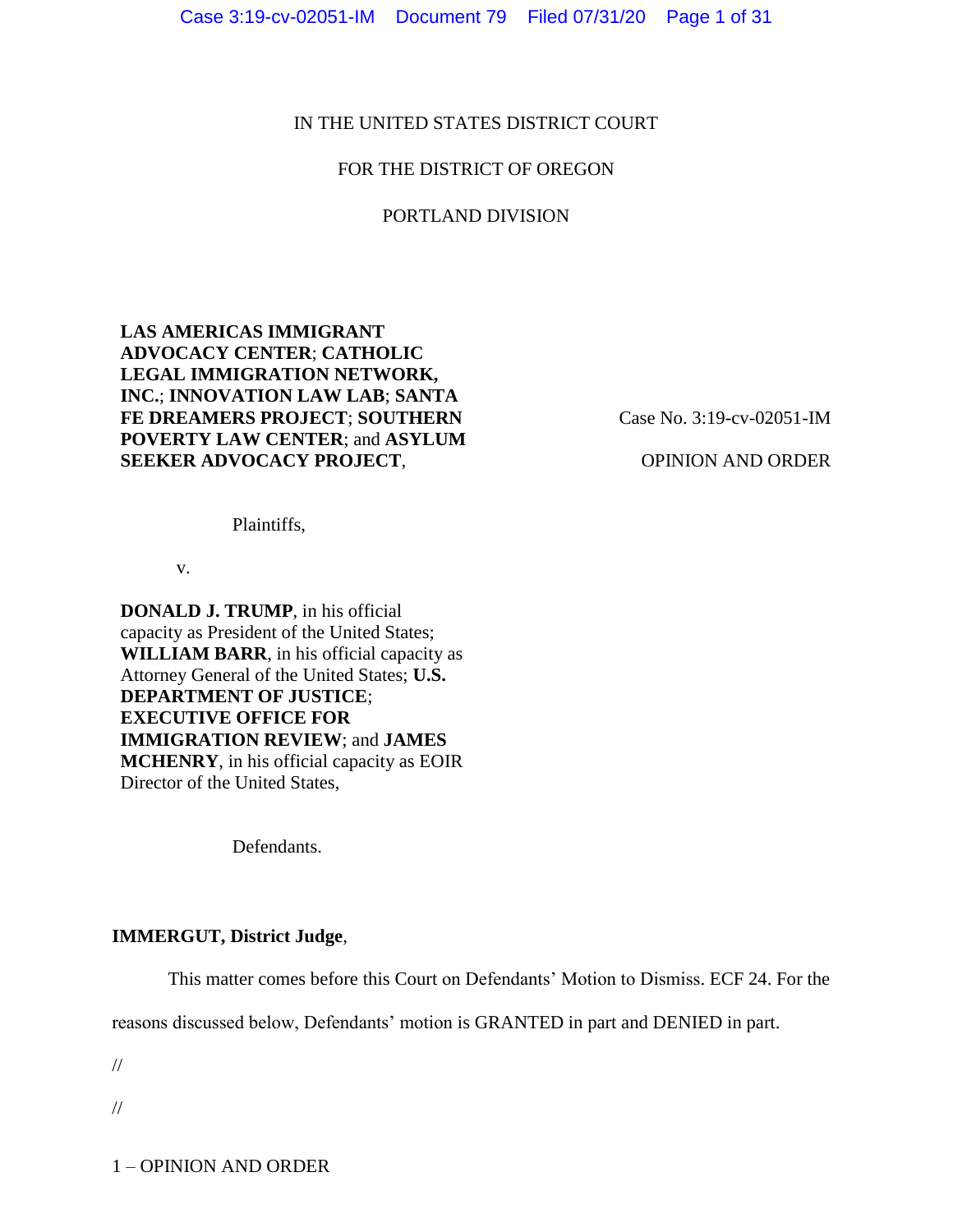### **PROCEDURAL BACKGROUND**

Plaintiffs are nonprofit organizations which serve individuals in the immigration court system, including refugees and asylum seekers. ECF 1 ¶¶17–22. They allege, broadly, that Defendants have adopted certain policies and practices that have rendered it nearly impossible for Plaintiffs to deliver their legal services to their clients because the immigration court system has been modified in such a way as to be biased and grossly inefficient. *Id.* ¶¶ 1–14 (providing summary of allegations).<sup>1</sup> The allegations focus heavily on three policies or practices that Plaintiffs have identified: (1) "asylum-free zones" in which asylum applications are almost categorically denied, (2) the Enforcement Metrics Policy ("Metrics Policy") that establishes performance metrics for immigration judges, and (3) the family docketing (FAMU) directive. *Id*.

These allegations give rise to six claims for relief:

- 1. The asylum-free zones and the immigration court backlog violate the Take Care Clause of the U.S. Constitution and the Immigration and Nationality Act (INA);
- 2. The administration of the immigration courts violates the INA's "impartial adjudicator" requirement;
- 3. The Metrics Policy violates the Administrative Procedure Act (APA) because it is unlawful;
- 4. The Metrics Policy violates the APA because it is arbitrary and capricious;
- 5. The FAMU directive violates the Administrative Procedure Act (APA) because it is unlawful, and;
- 6. The FAMU directive violates the APA because it is arbitrary and capricious.

*Id.* at 53–62. Plaintiffs seek injunctive and declaratory relief to end these programs and to

implement any necessary corrective actions. *Id*. at 63.

 $\overline{a}$ 

<sup>&</sup>lt;sup>1</sup> The specifics of Plaintiff's allegations will be discussed at greater length below.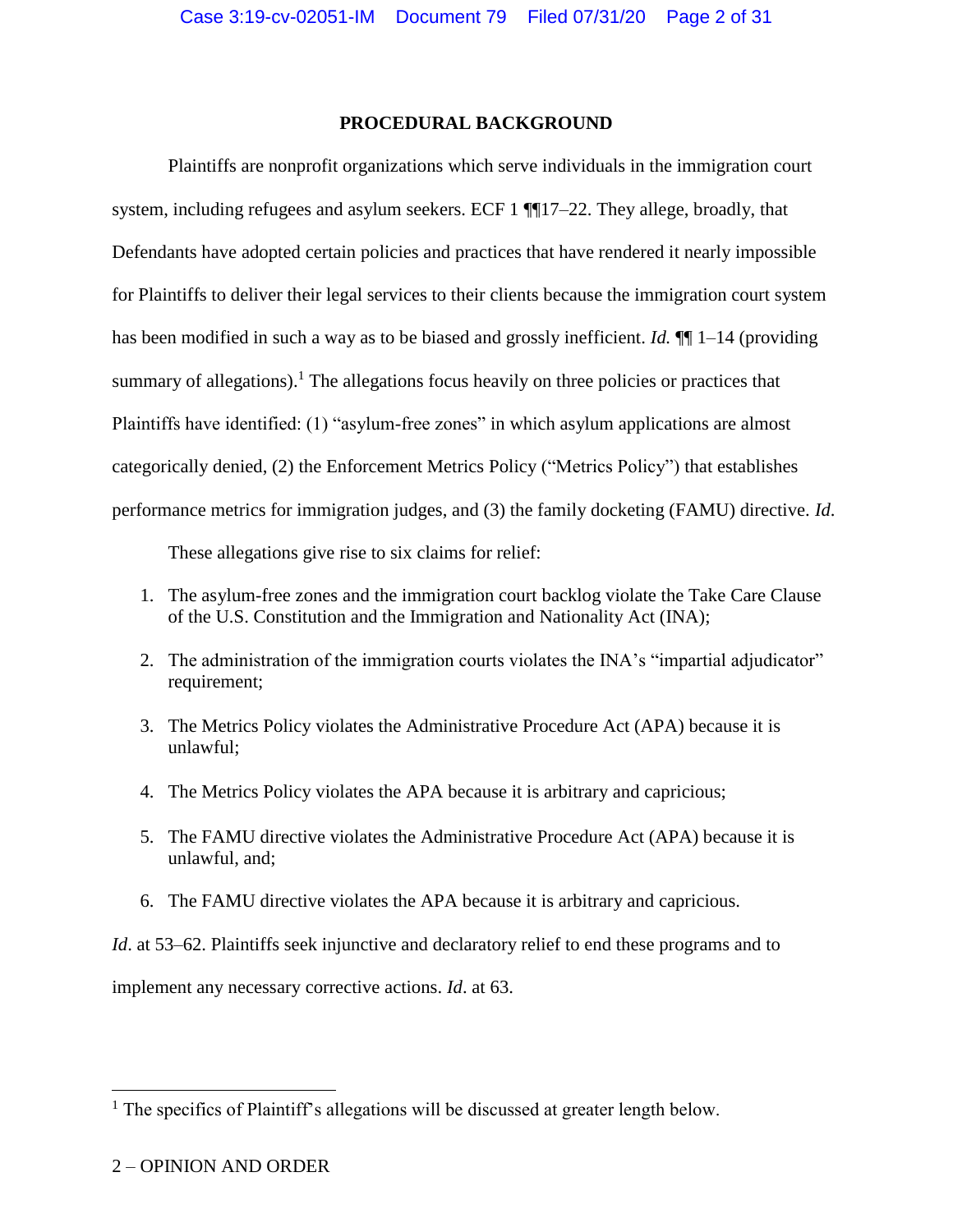#### Case 3:19-cv-02051-IM Document 79 Filed 07/31/20 Page 3 of 31

Defendants filed this motion in an effort to dismiss all six claims for relief. They proffer four distinct theories of why Plaintiff's lawsuit should be dismissed. First, Defendants argue that Plaintiffs do not have standing to bring these claims, either under the Constitution or under the INA, because they have not asserted the type of injury that is necessary to give rise to a lawsuit. ECF 24 at 17–26. Next, they argue that this court does not have jurisdiction over these claims because Congress has promulgated statutes that strip federal district courts of jurisdiction over claims arising out of decisions made by immigration courts. *Id.* at 26–32. Third, Defendants argue that Plaintiffs have failed to state a claim upon which relief can be granted, under [Federal](https://www.westlaw.com/Document/N96C8CD1043A111DC8D9EC9ECEEDEF2EE/View/FullText.html?transitionType=Default&contextData=(sc.Default)&VR=3.0&RS=da3.0)  [Rule of Civil Procedure 12\(b\)\(6\).](https://www.westlaw.com/Document/N96C8CD1043A111DC8D9EC9ECEEDEF2EE/View/FullText.html?transitionType=Default&contextData=(sc.Default)&VR=3.0&RS=da3.0) *Id.* at 32–42. Finally, they argue that Oregon is not the proper venue for this case. *Id.* at 42–45.

Each of these arguments is addressed below.

#### **LEGAL STANDARD**

When reviewing a motion to dismiss, the court must "accept all factual allegations in the complaint as true and construe the pleadings in the light most favorable to the nonmoving party." *Knievel v. ESPN*[, 393 F.3d 1068, 1072 \(9th Cir. 2005\).](https://www.westlaw.com/Document/I4248cc317e7911d9ac1ffa9f33b6c3b0/View/FullText.html?transitionType=Default&contextData=(sc.Default)&VR=3.0&RS=da3.0&fragmentIdentifier=co_pp_sp_506_1072) In this case, Plaintiff is the nonmoving party. To survive a motion to dismiss for failure to state a claim under [Federal Rule of Civil](https://www.westlaw.com/Document/N96C8CD1043A111DC8D9EC9ECEEDEF2EE/View/FullText.html?transitionType=Default&contextData=(sc.Default)&VR=3.0&RS=da3.0)  [Procedure 12\(b\)\(6\),](https://www.westlaw.com/Document/N96C8CD1043A111DC8D9EC9ECEEDEF2EE/View/FullText.html?transitionType=Default&contextData=(sc.Default)&VR=3.0&RS=da3.0) "a complaint must contain sufficient factual matter, accepted as true, to 'state a claim to relief that is plausible on its face.'" *Ashcroft v. Iqbal*[, 556 U.S. 662, 678 \(2009\)](https://www.westlaw.com/Document/I90623386439011de8bf6cd8525c41437/View/FullText.html?transitionType=Default&contextData=(sc.Default)&VR=3.0&RS=da3.0&fragmentIdentifier=co_pp_sp_780_678) (quoting *Bell Atl. Corp. v. Twombly*[, 550 U.S. 544, 570 \(2007\)\)](https://www.westlaw.com/Document/Ib53eb62e07a011dcb035bac3a32ef289/View/FullText.html?transitionType=Default&contextData=(sc.Default)&VR=3.0&RS=da3.0&fragmentIdentifier=co_pp_sp_780_570). Mere legal conclusions are insufficient to state a claim. *Iqbal*[, 556 U.S. at 678.](https://www.westlaw.com/Document/I90623386439011de8bf6cd8525c41437/View/FullText.html?transitionType=Default&contextData=(sc.Default)&VR=3.0&RS=da3.0&fragmentIdentifier=co_pp_sp_780_678)

//

//

//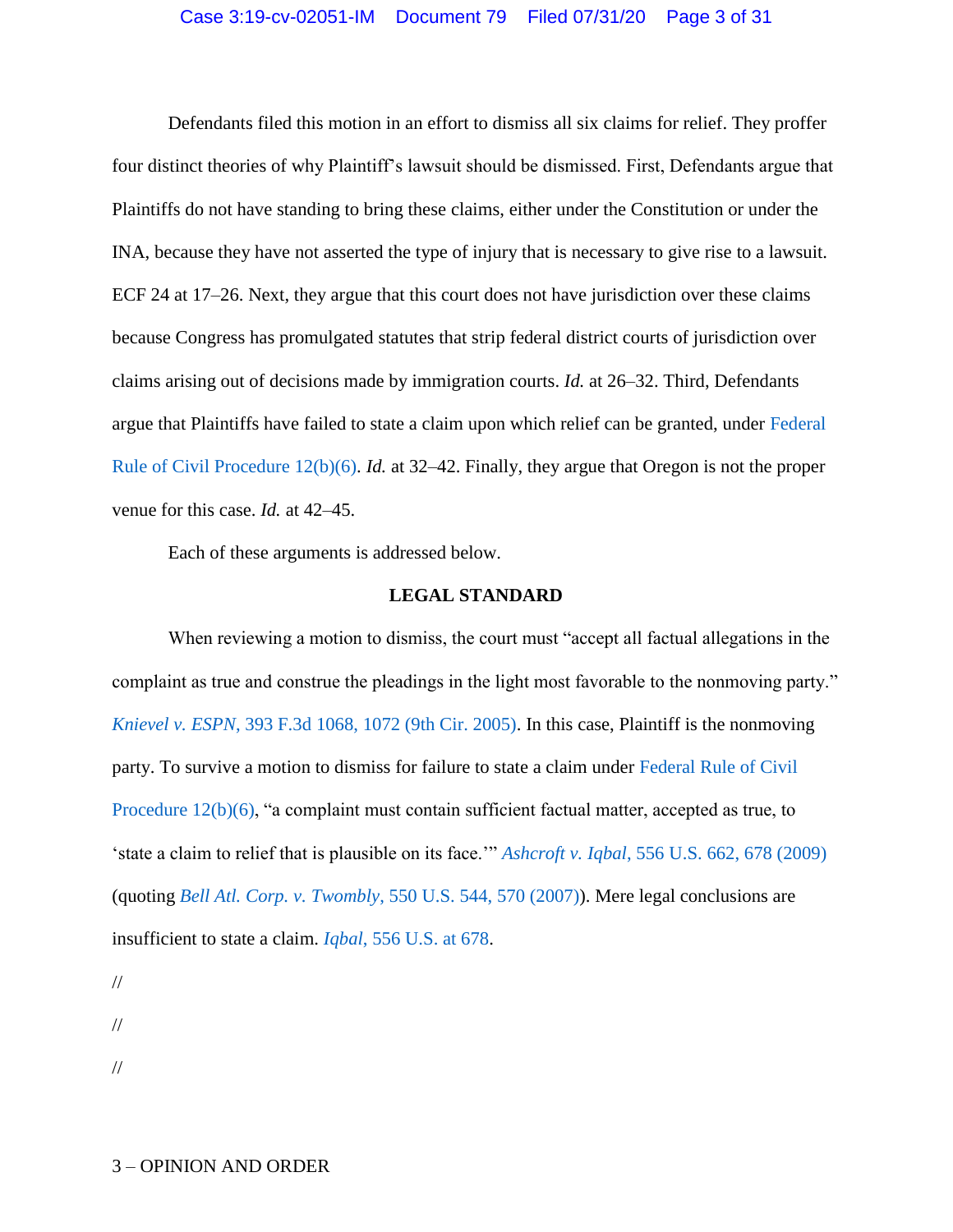#### **DISCUSSION**

Although Defendants raise lack of venue as their final ground for dismissal, this Court addresses venue first because it is a threshold procedural question. ECF 24, at 42. If venue were improper, there would be no reason to address the substantive issues raised in the motion. Otherwise, this Court addresses each of Defendants' arguments in the order they appear in the motion.

### **I. Venue**

Defendants argue that the District Court of Oregon is not the proper venue for Plaintiffs' claims because the only Plaintiff bearing a connection to Oregon is Innovation Law Lab, which Defendants claim has not alleged that Oregon is where it "maintains its principal place of business" as required by [28 U.S.C. § 1391\(c\)\(2\).](https://www.westlaw.com/Document/N646C7DB03CBE11E1974AF6B4DC9A22F7/View/FullText.html?transitionType=Default&contextData=(sc.Default)&VR=3.0&RS=da3.0) ECF 24 at 42. Further, Defendants argue that even if Innovation Law Lab were doing business in Oregon, the venue statutes were not meant to allow organization plaintiffs to "forum shop" and bring claims alleging violations of immigration law occurring in other venues and other circuits. *Id.* at 42–43. Defendants urge this Court to sever the claims in this complaint and force the Plaintiffs to bring them as challenges to individual removal proceedings, rather than the systemic claims that have been alleged in this lawsuit because they "do not present common questions of law or fact." *Id*. at 43–44. Notably, Defendants do not identify which venue they believe is proper. *See id.* at 42–45.

Venue is proper if it is satisfied under [28 U.S.C. § 1391.](https://www.westlaw.com/Document/N646C7DB03CBE11E1974AF6B4DC9A22F7/View/FullText.html?transitionType=Default&contextData=(sc.Default)&VR=3.0&RS=da3.0) Venue against United States officers, acting in their official capacity, can be proper where "(C) the plaintiff resides." § 1391(e)(1). For an organization, venue is satisfied for a plaintiff's residency requirement "in the judicial district in which it maintains its principal place of business."  $\S$  1391(c)(2). To decide where a "principal place of business" is maintained, a court will consider the "nerve center" test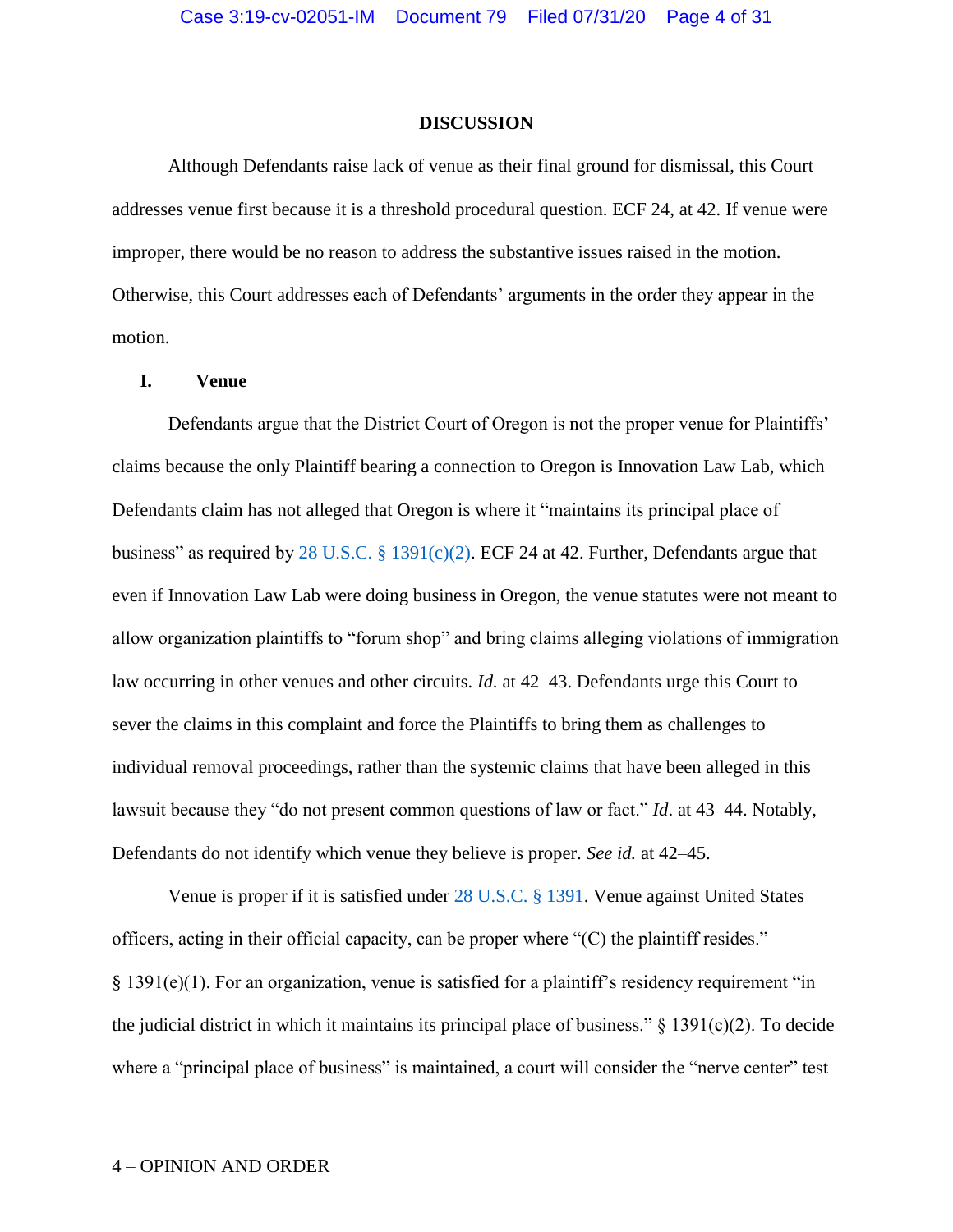#### Case 3:19-cv-02051-IM Document 79 Filed 07/31/20 Page 5 of 31

which looks to "where a corporation's officers direct, control, and coordinate the corporation's activities." *Hertz Corp. v. Friend*[, 559 U.S. 77, 92–93 \(2010\).](https://www.westlaw.com/Document/I26a46e39205a11dfb08de1b7506ad85b/View/FullText.html?transitionType=Default&contextData=(sc.Default)&VR=3.0&RS=da3.0&fragmentIdentifier=co_pp_sp_780_92) Where there are multiple plaintiffs, only one plaintiff must be a resident of the district to satisfy the residency requirement of venue under § 1391(e)(1)(C). *See [Railway Labor Executives' Ass'n v. ICC](https://www.westlaw.com/Document/Iaedf3a7994ca11d9bdd1cfdd544ca3a4/View/FullText.html?transitionType=Default&contextData=(sc.Default)&VR=3.0&RS=da3.0&fragmentIdentifier=co_pp_sp_350_256)*, 958 F.2d 252, 256 [\(9th Cir. 1991\)](https://www.westlaw.com/Document/Iaedf3a7994ca11d9bdd1cfdd544ca3a4/View/FullText.html?transitionType=Default&contextData=(sc.Default)&VR=3.0&RS=da3.0&fragmentIdentifier=co_pp_sp_350_256) (citing *Exxon Corp. v. FTC*[, 588 F.2d 895, 898–99](https://www.westlaw.com/Document/I7026cce7918111d9bc61beebb95be672/View/FullText.html?transitionType=Default&contextData=(sc.Default)&VR=3.0&RS=da3.0&fragmentIdentifier=co_pp_sp_350_899) (3d Cir. 1978) ("[R]equiring every plaintiff in an action against the federal government . . . to independently meet section 1391(e)'s standards would result in an unnecessary multiplicity of litigation . . . There is no requirement that all plaintiffs reside in the forum district.").

Here, Plaintiff Innovation Law Lab was founded and incorporated in Oregon and directs and controls its operations out of its Portland office. ECF 57 at 56 (citing ECF 1 at ¶ 20). From the Portland office, Innovation Law Lab manages nationwide programs that do work in a number of other states, including Georgia, Missouri, California, North Carolina, and Texas. *Id*. This explanation of Innovation Law Lab's activities establishes that its "nerve center" is in Portland and that it is therefore a proper plaintiff in the District Court of Oregon. As noted above, no other plaintiff needs to reside in Oregon in order for venue to be proper here.

As to Defendants' other arguments, they are not persuasive. Plaintiffs are not challenging individual orders of removal or outcomes of individual cases—a point that will be relevant repeatedly in the analysis below as well. They are alleging systemic, executive-level harms that cause injury to themselves as organizations, and they have these harms in common. ECF 57 at 56–57. These claims have questions of law and fact in common, and severance is therefore not required. Further, not only is it not required, it would be improper in this case because it would require this Court to either force Plaintiffs to bring identical claims in multiple circuits or to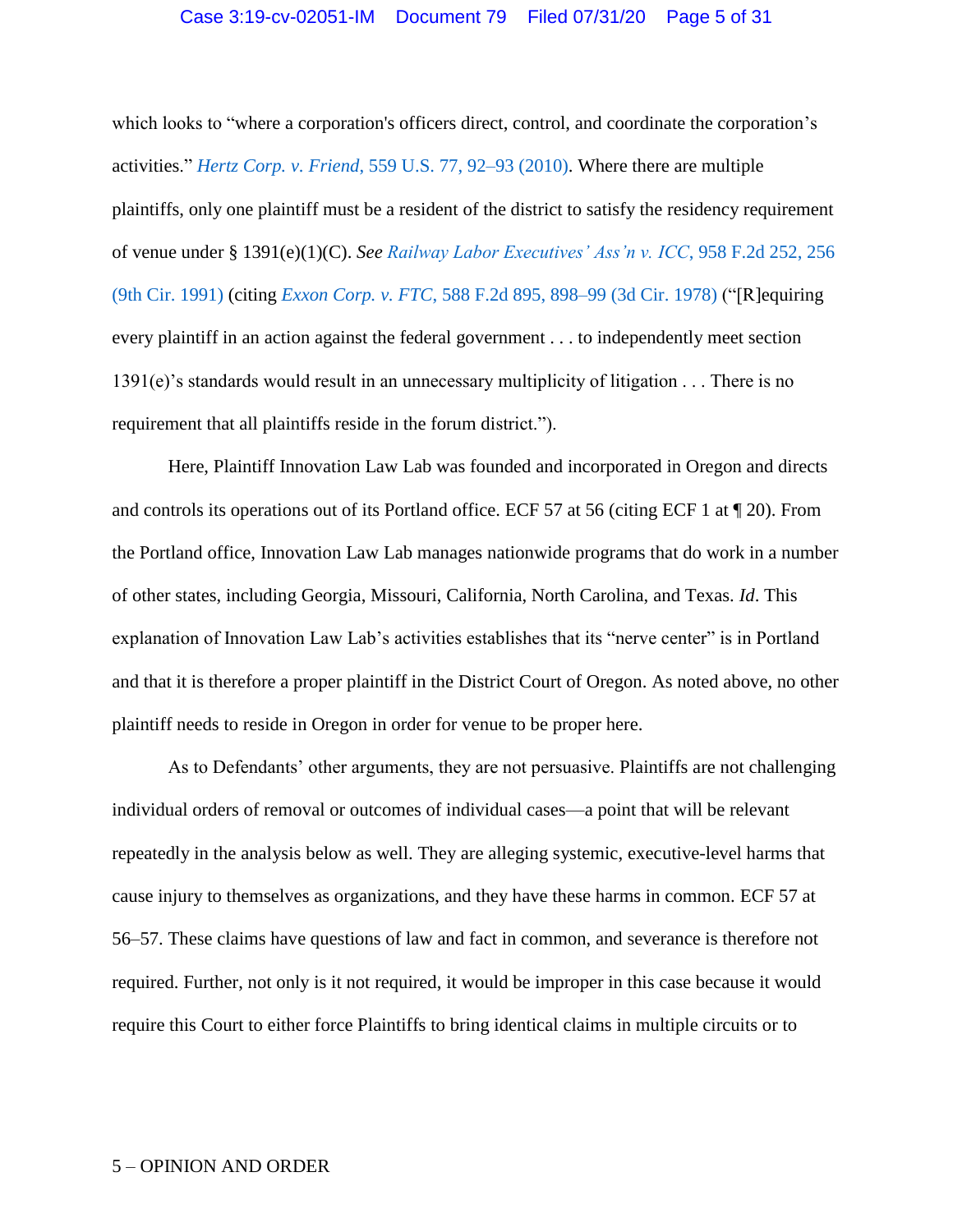# Case 3:19-cv-02051-IM Document 79 Filed 07/31/20 Page 6 of 31

change their claims into attacks on individual orders of removal. It is not the court's role to do either.

Finally, Defendants suggest that this Court should transfer venue under the *forum non conveniens* doctrine. ECF 24 at 45 (citing *[Bos. Telecommunications Grp., Inc. v. Wood](https://www.westlaw.com/Document/Ia6be9b5fe4d511deb08de1b7506ad85b/View/FullText.html?transitionType=Default&contextData=(sc.Default)&VR=3.0&RS=da3.0&fragmentIdentifier=co_pp_sp_506_1206)*, 588 F.3d [1201, 1206 \(9th Cir. 2009\)\)](https://www.westlaw.com/Document/Ia6be9b5fe4d511deb08de1b7506ad85b/View/FullText.html?transitionType=Default&contextData=(sc.Default)&VR=3.0&RS=da3.0&fragmentIdentifier=co_pp_sp_506_1206). They argue that two factors weigh in favor of dismissal under this doctrine: "the lack of local interest in the lawsuit" and "the court's familiarity with governing law." *Id.* (citing *Wood*, 588 F.3d at 1211).This argument is not persuasive. The District of Oregon is home to immigration courts, immigrants, foreign nationals, and one of the plaintiffs in this lawsuit. That is sufficient to establish "local interest." Further, the argument that this court is not familiar with "governing law" is not well taken. It is not clear what Defendants believe the "governing law" is, but to the extent it is the constitutional and statutory law of the Untied States, this federal court is sufficiently familiar with it to apply it in this case.<sup>2</sup>

For these reasons, Defendants' motion to dismiss for lack of venue is DENIED.

# **II. Standing**

 $\overline{a}$ 

In order to bring a claim for relief, a plaintiff must have standing. That is, he or she must have brought a claim that falls within the scope of a federal court's constitutional authority that presents a true case or controversy. *Lujan v. Defs. of Wildlife*[, 504 U.S. 555, 560 \(1992\).](https://www.westlaw.com/Document/I72e88d139c9a11d991d0cc6b54f12d4d/View/FullText.html?transitionType=Default&contextData=(sc.Default)&VR=3.0&RS=da3.0&fragmentIdentifier=co_pp_sp_780_560) Here,

<sup>&</sup>lt;sup>2</sup> Defendants appear to suggest that each circuit has its own body of immigration law and that individual removal claims should be adjudicated in their respective circuits. ECF 24 at 45. As stated elsewhere in this opinion, Plaintiffs are not challenging any individual removal determinations, and this argument is inapplicable to this lawsuit. In any event, federal courts are capable of applying federal law outside the circuit where that law originates or is frequently adjudicated. "If some believe that federal judges in [specific circuits] should be the only ones to decide certain issues, that is terribly elitist. For better or worse, the Congress and the nation entrusts these issues to federal trial judges throughout the country . . ." New Mexico Health [Connections v. United States Dep't of Health & Human Servs., 340 F. Supp. 3d 1112, 1144](https://www.westlaw.com/Document/Ic872c5d0d5d711e8aec5b23c3317c9c0/View/FullText.html?transitionType=Default&contextData=(sc.Default)&VR=3.0&RS=da3.0&fragmentIdentifier=co_pp_sp_7903_1144) n. 11 (D.N.M. 2018).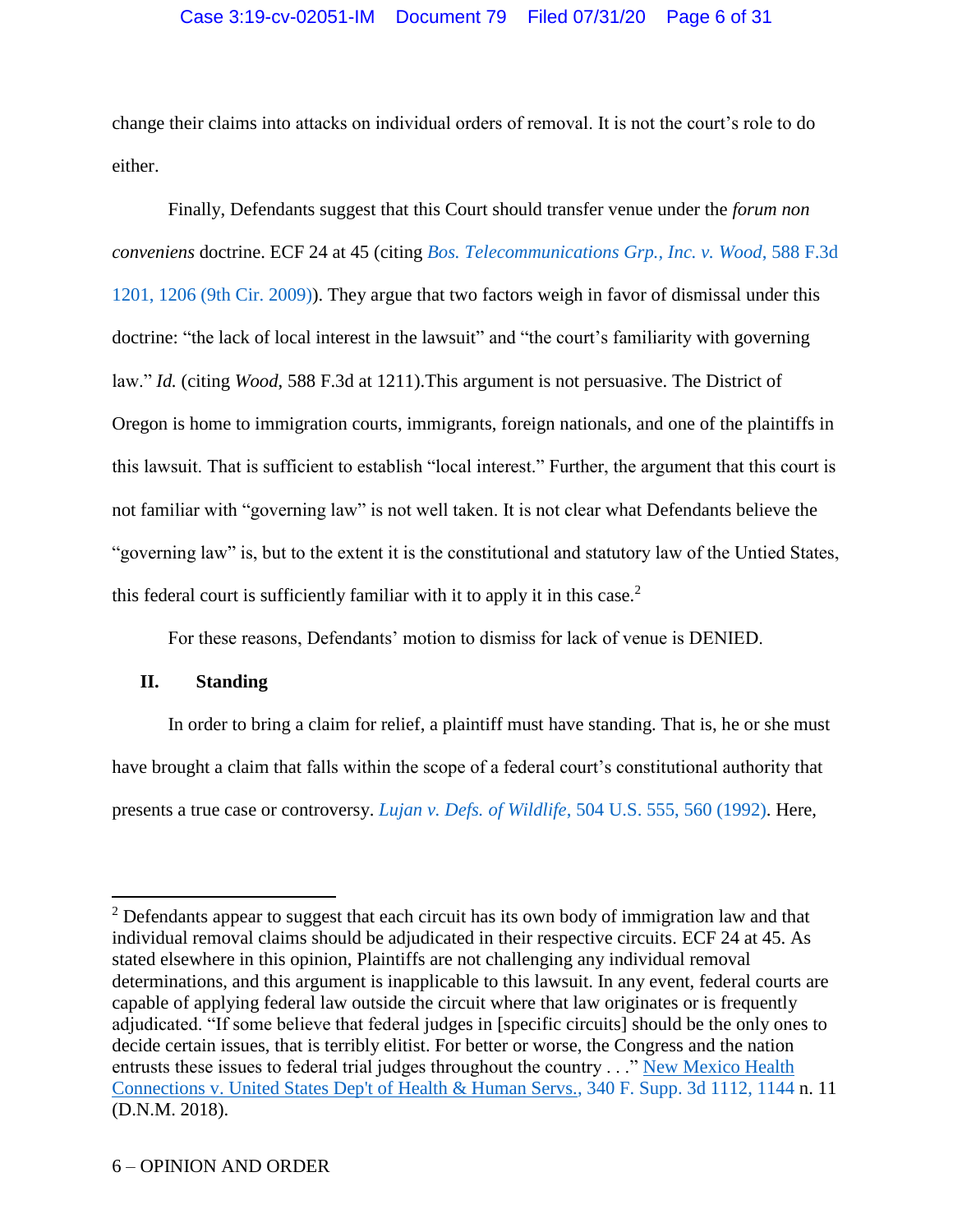# Case 3:19-cv-02051-IM Document 79 Filed 07/31/20 Page 7 of 31

Defendants advance two theories of standing, both of which they say preclude Plaintiffs from bringing this lawsuit. First, Defendants argue that Plaintiffs do not have Article III standing because they have not articulated the kind of cognizable injury necessary to bring a lawsuit in federal court. ECF 24 at 17. Second, Defendants argue that Plaintiffs' claims fall outside the "zone of interests" created by the INA, which Defendants say creates a right of action for individuals but not for organizations. *Id.* at 24. While related, these arguments are distinct and ask somewhat different questions. This Court finds that Plaintiffs do have standing to bring their claims under either framework.

### **a. Article III standing**

In order to sue in federal court, a "constitutional minimum" of standing must be met. *Lujan*, [504 U.S. at 560.](https://www.westlaw.com/Document/I72e88d139c9a11d991d0cc6b54f12d4d/View/FullText.html?transitionType=Default&contextData=(sc.Default)&VR=3.0&RS=da3.0&fragmentIdentifier=co_pp_sp_780_560) That minimum requires three elements to be satisfied: (1) the plaintiff must have suffered an "injury in fact"—i.e. an invasion of a legally protected interest that is concrete and particularized, as well as actual or imminent (as opposed to conjectural or hypothetical), (2) there must be a causal connection between the injury and the offending conduct, and (3) it must be "likely" that the injury will be redressed by a favorable decision from the court. *Id*. at 560–61 (internal quotations and citations omitted); *see also [Spokeo, Inc. v.](https://www.westlaw.com/Document/I041b593a1b6011e6a807ad48145ed9f1/View/FullText.html?transitionType=Default&contextData=(sc.Default)&VR=3.0&RS=da3.0&fragmentIdentifier=co_pp_sp_708_1547)  Robins*[, 136 S. Ct. 1540, 1547 \(2016\).](https://www.westlaw.com/Document/I041b593a1b6011e6a807ad48145ed9f1/View/FullText.html?transitionType=Default&contextData=(sc.Default)&VR=3.0&RS=da3.0&fragmentIdentifier=co_pp_sp_708_1547) Plaintiffs bear the burden of proving all three elements. *Lujan*[, 504 U.S. at 561.](https://www.westlaw.com/Document/I72e88d139c9a11d991d0cc6b54f12d4d/View/FullText.html?transitionType=Default&contextData=(sc.Default)&VR=3.0&RS=da3.0&fragmentIdentifier=co_pp_sp_780_561)

Defendants focus primarily on the first element, arguing that Plaintiffs have failed to plead an injury that gives rise to Article III standing. They characterize Plaintiffs' alleged injury as "a speculative future injury in the form of an alien not obtaining asylum as a result" of the challenged policies. ECF 24 at 17. They argue that Plaintiffs have failed to plead concrete and particularized incidents of bias or specific allegations of harm to a particular alien's case. *Id.* at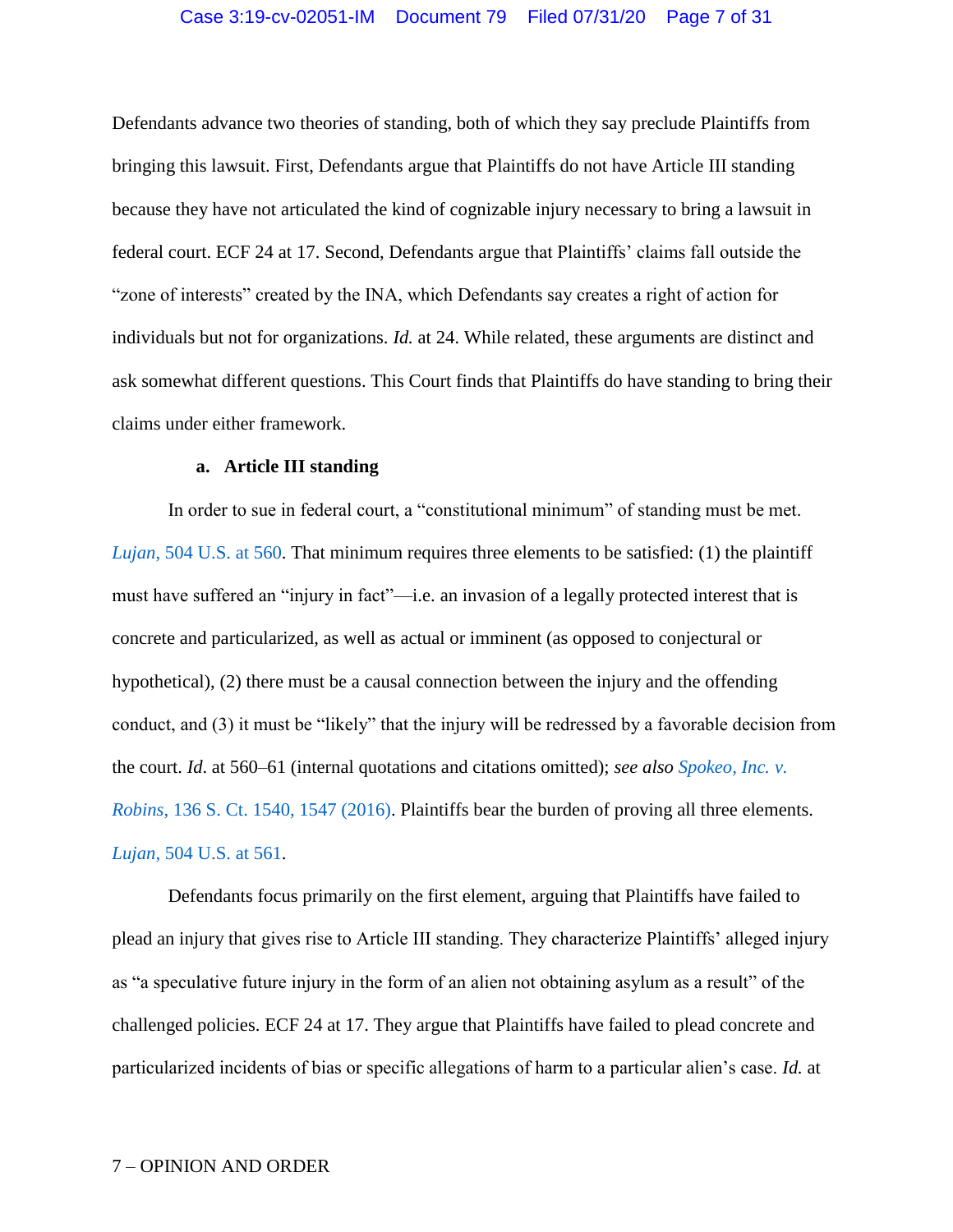# Case 3:19-cv-02051-IM Document 79 Filed 07/31/20 Page 8 of 31

18. They also argue that Plaintiffs are attempting to—and cannot—assert the rights of third parties in order to confer standing for themselves. *Id.* at 19. In other words, Defendants argue that Plaintiffs are contesting policies that do not affect them but, rather, affect other people with whom Plaintiffs have some relationship. *Id*.

This is not an accurate representation of the injuries that Plaintiffs have asserted, nor is it an accurate characterization of their legal argument. Plaintiffs allege, as a result of Defendants' policies, that they have been forced to divert resources into redesigning programs and systems, retraining staff, and ramping up community education programs, that their volunteer recruitment efforts have been rendered "futile," and that their attorneys have been forced to squander resources preparing for cases that are not heard on the merits. In sum, Plaintiffs allege that Defendants' policies have rendered it nearly impossible for the organizations to fulfill their missions and for their attorneys and staff to do their jobs. ECF1 at 46–53. The asserted injuries alleged in the complaint, regardless of their merits on the facts, are sufficient to confer Article III standing in the Ninth Circuit and this Court is bound by that precedent.

An organization may assert standing on its own behalf without invoking the rights of third-party individuals. *See [East Bay Sanctuary Covenant v. Trump](https://www.westlaw.com/Document/Ica3ffc605a6111eab72786abaf113578/View/FullText.html?transitionType=Default&contextData=(sc.Default)&VR=3.0&RS=da3.0&fragmentIdentifier=co_pp_sp_506_1265)*, 950 F.3d 1242, 1265 (9th [Cir. 2020\)](https://www.westlaw.com/Document/Ica3ffc605a6111eab72786abaf113578/View/FullText.html?transitionType=Default&contextData=(sc.Default)&VR=3.0&RS=da3.0&fragmentIdentifier=co_pp_sp_506_1265) ("EBSC II"). In order to do so, an organization must show that "defendant's behavior has "frustrated its mission and caused it to divert resources in response to that frustration of purpose." *Id*. (citing *Fair Hous. of Marin v. Combs*[, 285 F.3d 899, 905 \(9th Cir. 2002\)\)](https://www.westlaw.com/Document/Icfc16a5079d311d98c82a53fc8ac8757/View/FullText.html?transitionType=Default&contextData=(sc.Default)&VR=3.0&RS=da3.0&fragmentIdentifier=co_pp_sp_506_905); *see also East Bay Sanctuary Covenant v. Barr*[, Nos. 19-16487, 19-16773, 2020 WL 3637585 \\*8–9 \(9th](https://www.westlaw.com/Document/Id144cb20bfd411ea93a0cf5da1431849/View/FullText.html?transitionType=Default&contextData=(sc.Default)&VR=3.0&RS=da3.0&fragmentIdentifier=co_pp_sp_999_8)  [Cir. July 6, 2020\).](https://www.westlaw.com/Document/Id144cb20bfd411ea93a0cf5da1431849/View/FullText.html?transitionType=Default&contextData=(sc.Default)&VR=3.0&RS=da3.0&fragmentIdentifier=co_pp_sp_999_8) An organizational plaintiff must show it has been "perceptibly impaired" in its ability to perform its services in order to prevail on its burden to prove standing. *EBSC II*, [950](https://www.westlaw.com/Document/Ica3ffc605a6111eab72786abaf113578/View/FullText.html?transitionType=Default&contextData=(sc.Default)&VR=3.0&RS=da3.0)  [F.3d at 1265.](https://www.westlaw.com/Document/Ica3ffc605a6111eab72786abaf113578/View/FullText.html?transitionType=Default&contextData=(sc.Default)&VR=3.0&RS=da3.0)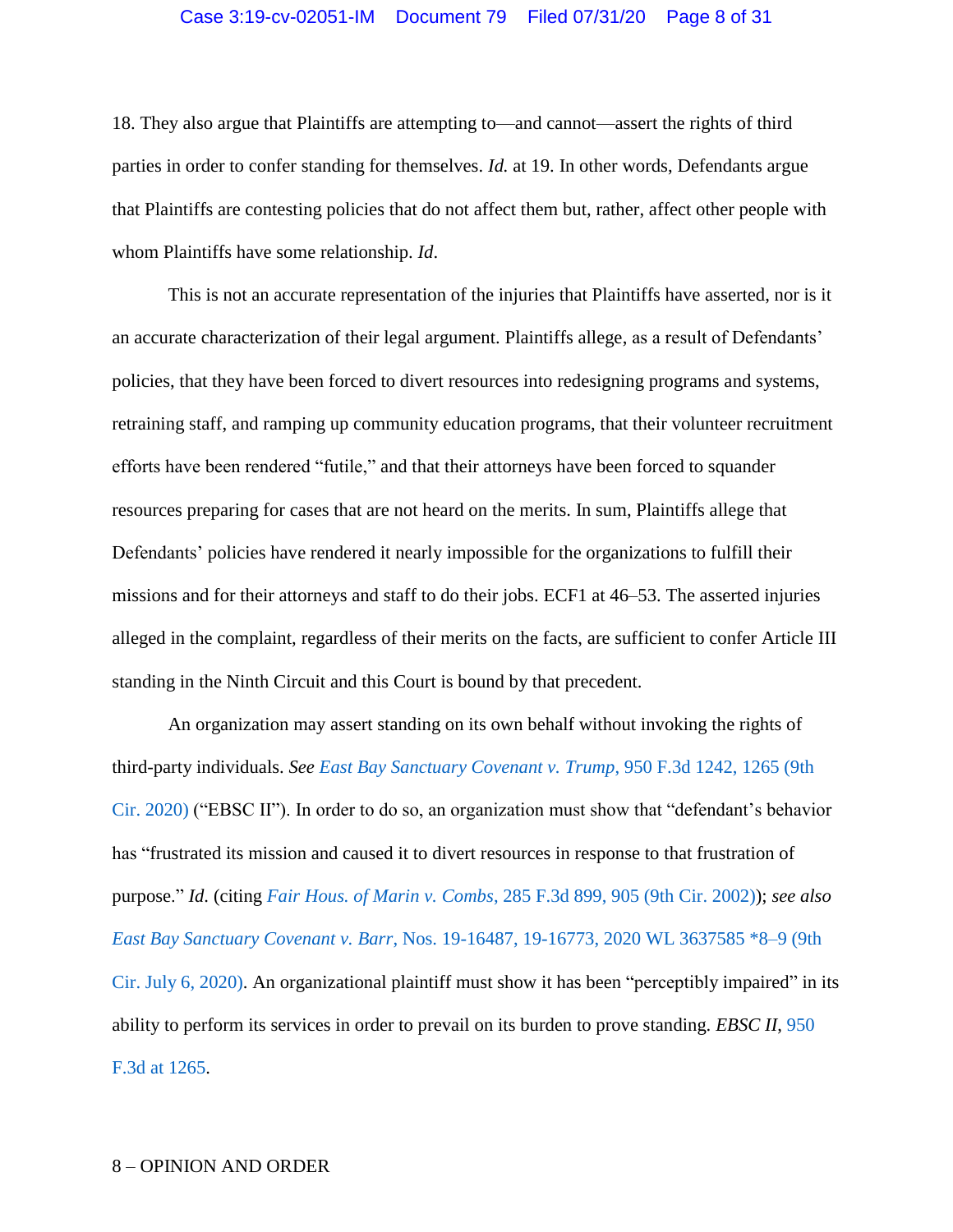The bar is relatively low. In *ESBC II*, the Ninth Circuit found that it was sufficient for plaintiffs to have pleaded injuries that included frustration of their mission because the challenged policy discouraged asylum seekers and the loss of clients that resulted from that discouragement. [950 F.3d at 1266–67.](https://www.westlaw.com/Document/Ica3ffc605a6111eab72786abaf113578/View/FullText.html?transitionType=Default&contextData=(sc.Default)&VR=3.0&RS=da3.0&fragmentIdentifier=co_pp_sp_506_1266) Similarly, the Ninth Circuit also held that it was sufficient for Innovation Law Labs—a plaintiff in this case as well—to have pleaded that an immigration policy had hindered its core mission and forced it to divert resources because of the increased cost of the new program. *Innovation Law Lab v. Wolf*[, 951 F.3d 1073, 1078 \(9th Cir. 2020\).](https://www.westlaw.com/Document/I8fe2c8305a7111ea851bfabee22f40c8/View/FullText.html?transitionType=Default&contextData=(sc.Default)&VR=3.0&RS=da3.0&fragmentIdentifier=co_pp_sp_506_1078) Notably, the Ninth Circuit held that there is no "threshold magnitude" for the injuries that must be asserted. *ESBC II*, [950 F.3d at 1267.](https://www.westlaw.com/Document/Ica3ffc605a6111eab72786abaf113578/View/FullText.html?transitionType=Default&contextData=(sc.Default)&VR=3.0&RS=da3.0) One less client, or an injury that "amount[s] to pennies" is enough. *Id.*

This Court is bound by the *East Bay* line of cases. There is no way to meaningfully distinguish the standing issues raised in the *East Bay* cases and the standing issues presented here. Plaintiffs in this case have pleaded more than a sufficient injury to confer Article III standing under *ESBC II*. It need not prove any "magnitude" of injury, and here, Plaintiffs have pleaded multiple injuries that satisfy the *Lujan* inquiry. For example, Plaintiffs have alleged that the challenged policies have forced them to divert resources away from their core activities, have rendered volunteer recruitment efforts futile, and have strained Plaintiffs' resources to the point that they cannot deliver effective representation. ECF1 at ¶¶ 160–63. Further, Defendants' arguments do not refute this. Defendants focus on third-party standing, which is not the applicable doctrine in this case, and which was rejected by the Ninth Circuit in *ESBC II* and *Innovation Law Lab*. In fact, many of the cases Defendants cite in their motion are the same third-party standing cases that the *ESBC II* court found were inapplicable to an organizationalstanding case. *Compare* ECF 24 at 19–20 with *ESBC II*, [950 F.3d at 1267](https://www.westlaw.com/Document/Ica3ffc605a6111eab72786abaf113578/View/FullText.html?transitionType=Default&contextData=(sc.Default)&VR=3.0&RS=da3.0) n.6.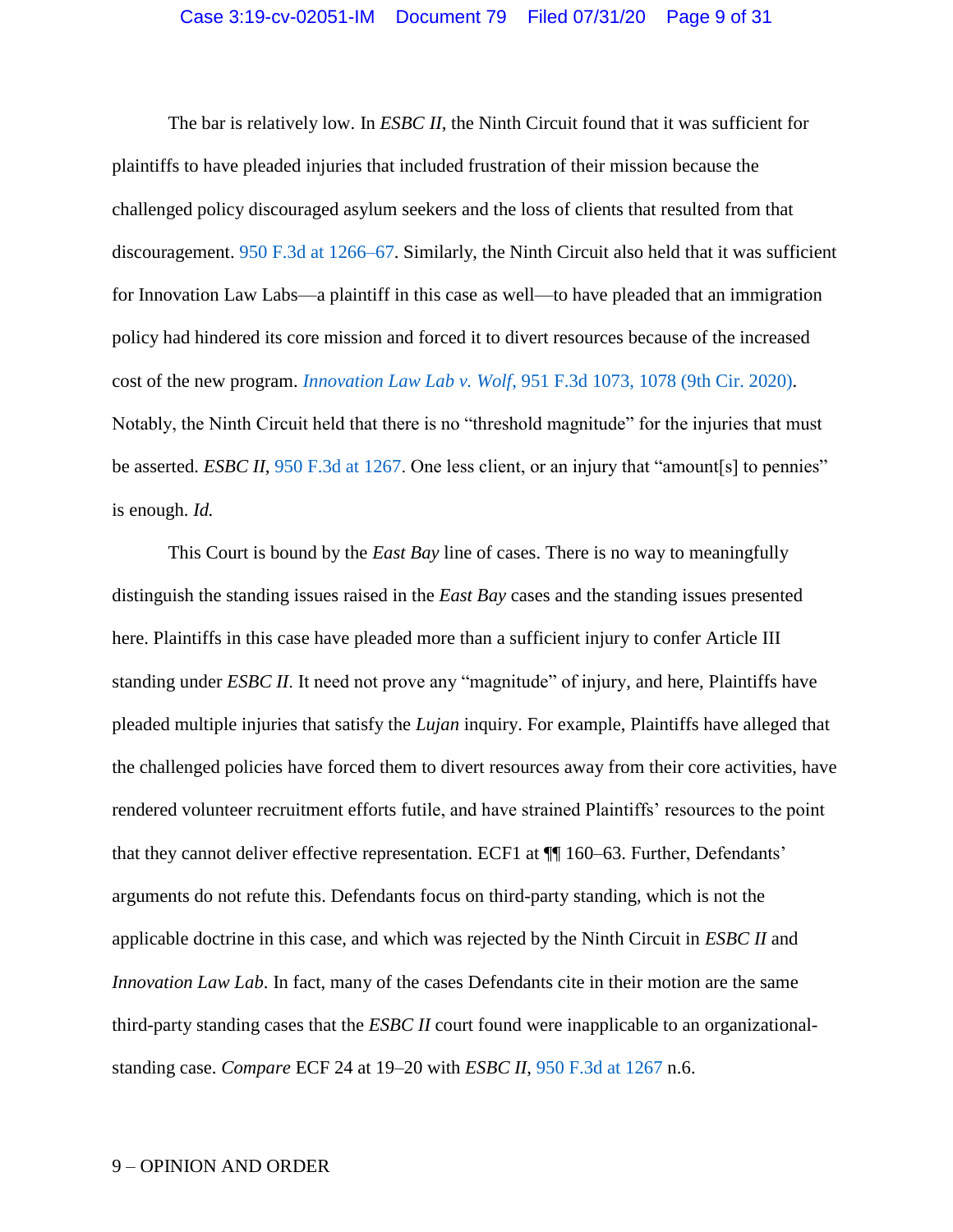# Case 3:19-cv-02051-IM Document 79 Filed 07/31/20 Page 10 of 31

Given that Plaintiffs have satisfied the first the first prong of the *Lujan* analysis, they easily meet the second and third, neither of which Defendants challenge in their motion. ECF 24 at 17–24. There is no serious doubt, on these facts, that there is a causal link alleged between the policies described in the complaint and the alleged injuries, nor is there any serious doubt that injunctive relief—which Plaintiffs seek—would serve to redress that harm. Again, this Court is not ruling on the merits of the allegations at this stage in the proceedings, merely whether Plaintiffs have properly pled facts sufficient to confer standing. This Court therefore finds that Plaintiffs do have Article III standing to bring their claims and DENIES Defendants' motion on this ground.

### **b. The Immigration and Nationality Act**

Defendants also argue that Plaintiffs' claims are not within "the zone of interests" contemplated by the INA and are therefore not claims that may be brought under that statute. ECF 24 at 24. They argue that Congress did not intend for organizations to bring claims under [8](https://www.westlaw.com/Document/NC1CA1910385311DBA787FCD7210A3BDA/View/FullText.html?transitionType=Default&contextData=(sc.Default)&VR=3.0&RS=da3.0)  [U.S.C. § 1229\(a\),](https://www.westlaw.com/Document/NC1CA1910385311DBA787FCD7210A3BDA/View/FullText.html?transitionType=Default&contextData=(sc.Default)&VR=3.0&RS=da3.0) the statute the Plaintiffs rely on, and that this lack of congressional intent precludes standing for the statutory claims. ECF 68 at 15–16. For their part, Plaintiffs argue that because they seek to enforce the INA and because their interests are aligned with and related to the interests of the individuals subject to removal proceedings, their claims fall squarely within the zone of interests contemplated by the INA. ECF 57 at 23–26.

The ultimate question to be answered is whether Plaintiffs "fall within the class of plaintiffs whom Congress has authorized to sue under [§ 1229a]." *[Lexmark Int'l, Inc., v. Static](https://www.westlaw.com/Document/Ice0811f8b3fd11e3a341ea44e5e1f25f/View/FullText.html?transitionType=Default&contextData=(sc.Default)&VR=3.0&RS=da3.0&fragmentIdentifier=co_pp_sp_780_128)  Control Components, Inc*[., 572 U.S. 118, 128 \(2014\).](https://www.westlaw.com/Document/Ice0811f8b3fd11e3a341ea44e5e1f25f/View/FullText.html?transitionType=Default&contextData=(sc.Default)&VR=3.0&RS=da3.0&fragmentIdentifier=co_pp_sp_780_128) They must do so in order to bring their claims in federal court. *Id*. at 129. The breadth of the zone-of-interests test varies, depending on the provisions of law at issue. *Id*. Under the APA, the test is not "especially demanding." *Id*. at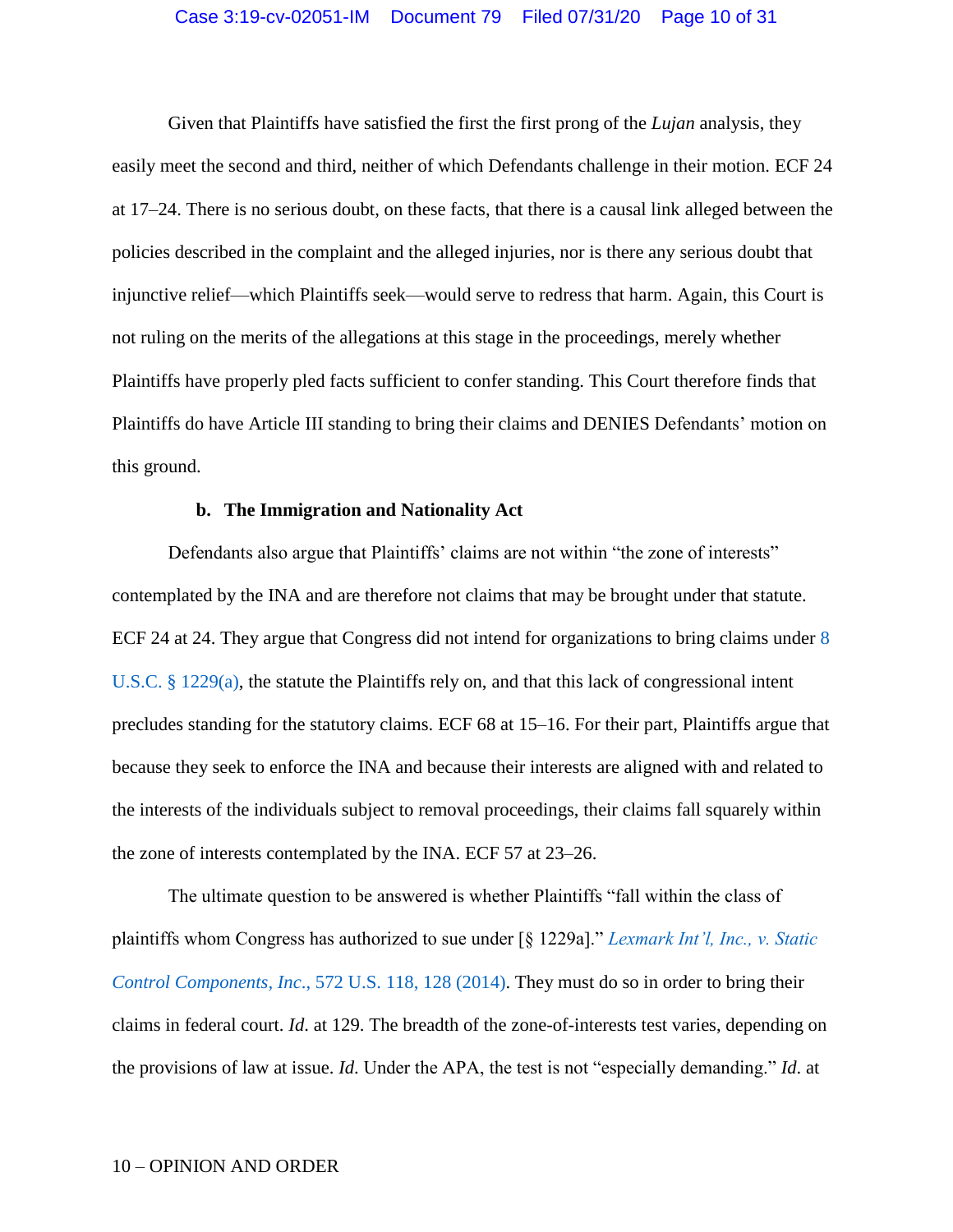130, (citing *[Match–E–Be–Nash–She–Wish Band of Pottawatomi Indians v. Patchak,](https://www.westlaw.com/Document/Ie07d9316b94a11e1b66bbd5332e2d275/View/FullText.html?transitionType=Default&contextData=(sc.Default)&VR=3.0&RS=da3.0&fragmentIdentifier=co_pp_sp_780_225)* 567 U.S. [209, 225 \(2012\)\)](https://www.westlaw.com/Document/Ie07d9316b94a11e1b66bbd5332e2d275/View/FullText.html?transitionType=Default&contextData=(sc.Default)&VR=3.0&RS=da3.0&fragmentIdentifier=co_pp_sp_780_225). The zone-of-interests analysis forecloses suit "only when a plaintiff's 'interests are so marginally related to or inconsistent with the purposes implicit in the statute that it cannot reasonably be assumed that' Congress authorized that plaintiff to sue." *Lexmark*[, 572 U.S. at 130](https://www.westlaw.com/Document/Ice0811f8b3fd11e3a341ea44e5e1f25f/View/FullText.html?transitionType=Default&contextData=(sc.Default)&VR=3.0&RS=da3.0&fragmentIdentifier=co_pp_sp_780_130)  (quoting *Patchack*, 567 U.S. at 225).

Courts are "not limited to considering the [specific] statute under which [plaintiffs] sued but may consider any provision that helps us to understand Congress' overall purposes" in enacting the statute. *ESBC II*, [950 F.3d at 1270](https://www.westlaw.com/Document/Ica3ffc605a6111eab72786abaf113578/View/FullText.html?transitionType=Default&contextData=(sc.Default)&VR=3.0&RS=da3.0) (citing *[Clarke v. Sec. Indus. Ass'n](https://www.westlaw.com/Document/I178d36739c1f11d993e6d35cc61aab4a/View/FullText.html?transitionType=Default&contextData=(sc.Default)&VR=3.0&RS=da3.0&fragmentIdentifier=co_pp_sp_780_401)*, 479 U.S. 388, [401 \(1987\)\)](https://www.westlaw.com/Document/I178d36739c1f11d993e6d35cc61aab4a/View/FullText.html?transitionType=Default&contextData=(sc.Default)&VR=3.0&RS=da3.0&fragmentIdentifier=co_pp_sp_780_401). This inquiry is intended only to help clarify the act's *scope*, not to determine whether Congress intended for a particular plaintiff to benefit from the cause of action. *Id.* (citing *Patchak*, [567 U.S. at 225](https://www.westlaw.com/Document/Ie07d9316b94a11e1b66bbd5332e2d275/View/FullText.html?transitionType=Default&contextData=(sc.Default)&VR=3.0&RS=da3.0&fragmentIdentifier=co_pp_sp_780_225) ("We do not require any indication of congressional purpose to benefit the would-be plaintiff.")). In other words, the question here is whether Plaintiffs' claims relate to the purpose and scope of § 1229a, not whether Congress imagined Plaintiffs themselves to be bringing these claims. It is the type of *claim*, not the type of *plaintiff* that is central to the "zone of interests" inquiry.

The statute at issue here is  $8 \text{ U.S.C. } § 1229(a)$ , which sets out the procedure, requirements, and parameters of removal proceedings pursuant to the INA. It includes a section on the "rights of aliens," which provides aliens with the right to counsel in all proceedings covered by the section. §1229a(4)(A). Here, Plaintiffs' organizational purpose and mission is to provide low-cost or pro bono legal representation for aliens in proceedings that fall under § 1229a and to provide community education relating to these proceedings. Aliens in these proceedings have a right to Plaintiffs' services. The claims Plaintiffs have asserted allege that Defendants' policies and practices render it nearly impossible to provide these services and, by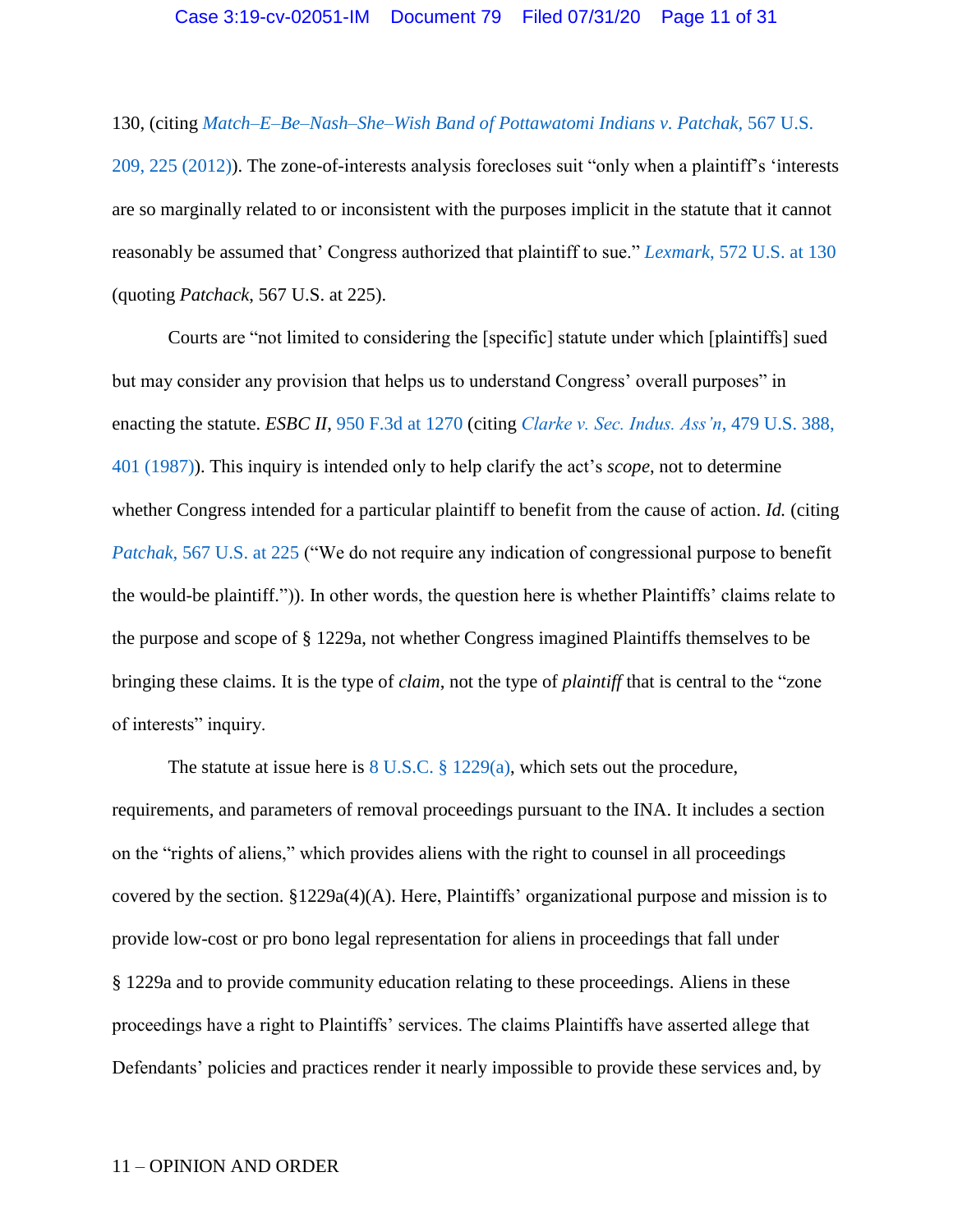extension, for aliens in removal proceedings to achieve their statutory right to counsel. Per *ESBC II*, these claims fall within the "zone of interests" covered by § 1229a. [950 F.3d at 1270](https://www.westlaw.com/Document/Ica3ffc605a6111eab72786abaf113578/View/FullText.html?transitionType=Default&contextData=(sc.Default)&VR=3.0&RS=da3.0&fragmentIdentifier=co_pp_sp_506_1270) ("The Organizations' purpose is to help individuals apply for and obtain asylum, provide low-cost immigration services, and carry out community education programs with respect to those services. This is sufficient for the Court's lenient APA test: at the very least, the Organizations' interests are 'marginally related to' and 'arguably within' the scope of the statute.") (internal citations omitted).<sup>3</sup> Accordingly, Ninth Circuit precedent compels this Court to DENY Defendants' motion as to this ground.

# **III. Jurisdiction**

 $\overline{a}$ 

Defendants argue that, even if Plaintiffs have standing to bring these claims, a federal district court does not have the jurisdiction to hear them. ECF 24 at 26. No one disputes that this case presents a federal question and diversity of the parties, either of which is typically all that is required to establish jurisdiction in a district court. *See* [28 U.S.C. §§ 1331,](https://www.westlaw.com/Document/NCC2763E0A35911D88B25BBE406C5D950/View/FullText.html?transitionType=Default&contextData=(sc.Default)&VR=3.0&RS=da3.0) 1332. Rather, Defendants argue that Congress, consistent with its Article III power over lower federal courts,<sup>4</sup> has enacted a series of statutes that limit district court jurisdiction over claims relating to the

<sup>&</sup>lt;sup>3</sup> Defendants attempt to distinguish *ESBC II* by arguing that Plaintiffs in this case have not brought their claims under the asylum statute that was at issue in the *ESBC* line of cases. ECF 68 at 13–14. This argument is not persuasive. The Ninth Circuit did not limit its holding in *ESBC* to the facts of that case, and the reasoning is almost perfectly analogous, as characterized by Defendants themselves: "Congress took steps to ensure that pro bono legal services of the type that the [Plaintiffs] provide are available to asylum seekers" and therefore Plaintiffs' claims fell within the statute. *Id.* at 13. (citing *East Bay Sanctuary Covenant v. Trump*, [932 F.3d 742, 768](https://www.westlaw.com/Document/I96303d60ae3e11e998e8870e22e55653/View/FullText.html?transitionType=Default&contextData=(sc.Default)&VR=3.0&RS=da3.0&fragmentIdentifier=co_pp_sp_506_h+C)  [\(9th Cir. 2018\)](https://www.westlaw.com/Document/I96303d60ae3e11e998e8870e22e55653/View/FullText.html?transitionType=Default&contextData=(sc.Default)&VR=3.0&RS=da3.0&fragmentIdentifier=co_pp_sp_506_h+C) ("ESBC I"). That is exactly the reasoning this Court applies to the "zone of interests" question in this case.

<sup>&</sup>lt;sup>4</sup> "The judicial power of the United States, shall be vested in one Supreme Court, and in such inferior courts as the Congress may from time to time ordain and establish." U.S. CONST. ART. III, § 1.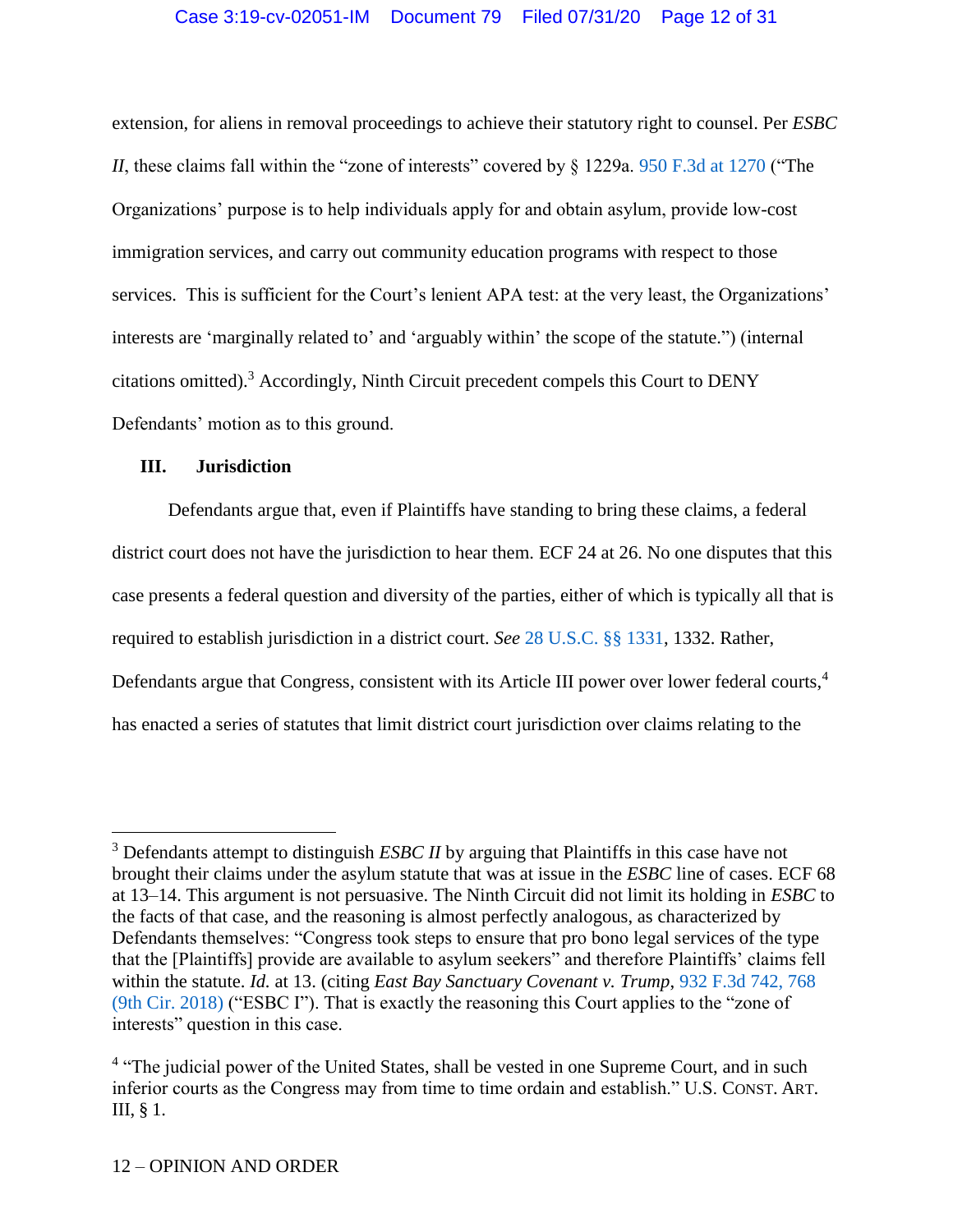# Case 3:19-cv-02051-IM Document 79 Filed 07/31/20 Page 13 of 31

Immigration and Nationality Act. Defendants cite five statutes, each of which are addressed in turn below.

### **a. § 1252(a)(5)**

Defendants argue that [8 U.S.C. § 1252](https://www.westlaw.com/Document/N6DA60B40D3B511D9B9348E3FD7EA6B83/View/FullText.html?transitionType=Default&contextData=(sc.Default)&VR=3.0&RS=da3.0) establishes a system of judicial review that precludes this lawsuit, beginning with § 1252(a)(5), which reads: "a petition for review filed with an appropriate court of appeals in accordance with this section shall be the sole and exclusive means for judicial review of an order of removal. . ." ECF 24 at 26. They argue that a review of the practices and policies at issue in this suit would amount to a review of removal orders because those policies eventually lead to removals. ECF 68 at 17. In response, Plaintiffs argue that they are not challenging any individual removal orders, nor are they challenging any action that is "inextricably linked" to a removal order, and  $\S$  1252(a)(5) therefore does not apply. ECF 57 at 26–27.

The plain language of § 1252(a)(5) refers only to an "order of removal." *See also [Singh v.](https://www.westlaw.com/Document/I7306528852d811dc8200d0063168b01f/View/FullText.html?transitionType=Default&contextData=(sc.Default)&VR=3.0&RS=da3.0&fragmentIdentifier=co_pp_sp_506_968)  Gonzales*[, 499 F.3d 969, 978 \(9th Cir. 2007\).](https://www.westlaw.com/Document/I7306528852d811dc8200d0063168b01f/View/FullText.html?transitionType=Default&contextData=(sc.Default)&VR=3.0&RS=da3.0&fragmentIdentifier=co_pp_sp_506_968) Plaintiffs have not challenged any particular order of removal—this Court is not being asked to review any decision by an immigration court, nor would a ruling in Plaintiffs' favor have the effect of reversing any order of removal. This Court therefore finds that  $\S 1252(a)(5)$  is inapplicable here and does not limit this Court's jurisdiction over these claims because this lawsuit appears to fall outside the bounds of the narrow language of the statute.

### **b. § 1252(b)(9)**

Next, Defendants argue that § 1252(b)(9) bars district court jurisdiction over Plaintiffs' claims. ECF 24 at 26. The statute provides that "[j]udicial review of all questions of law and fact, including interpretation and application of constitutional and statutory provisions, arising from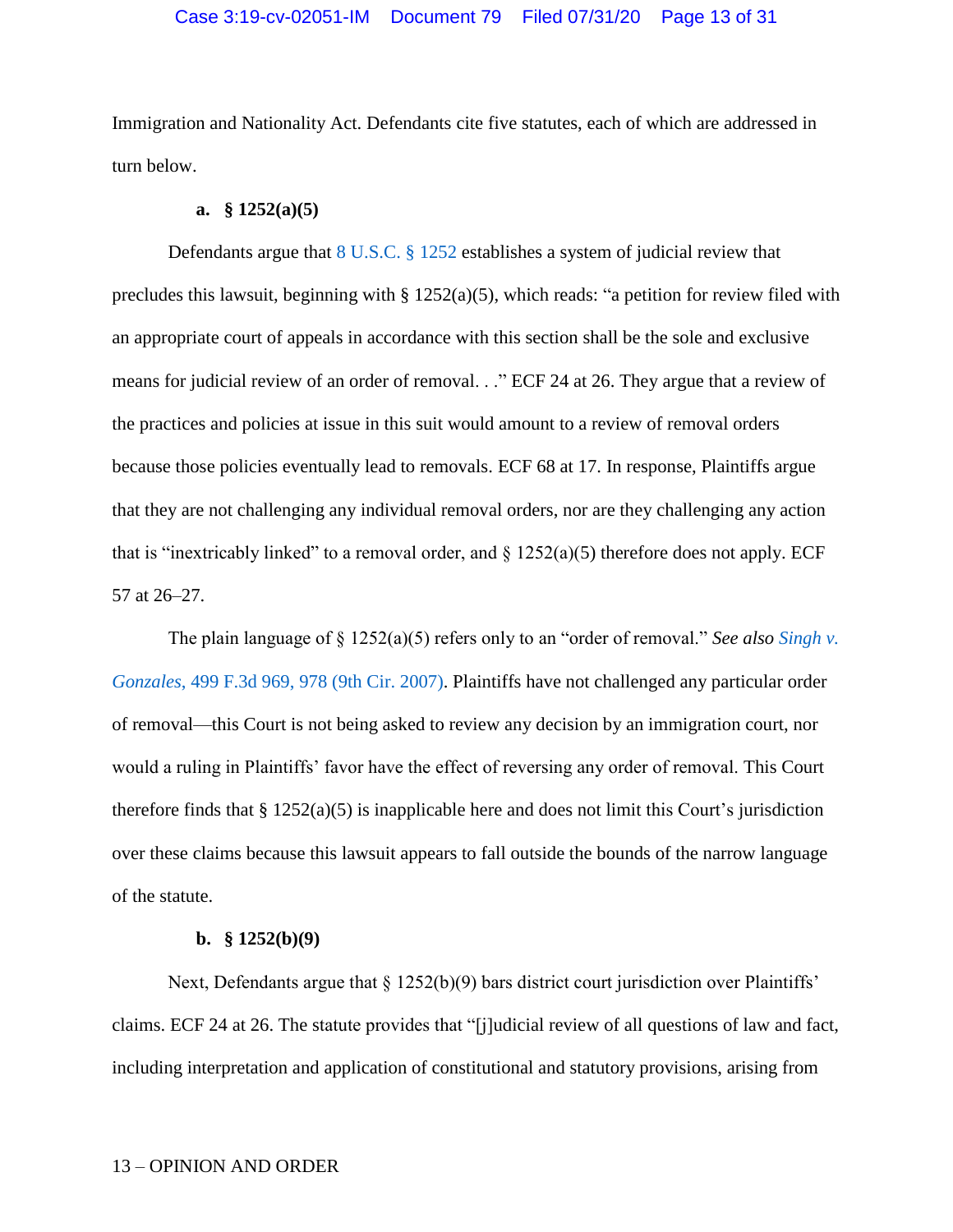#### Case 3:19-cv-02051-IM Document 79 Filed 07/31/20 Page 14 of 31

any action taken or proceeding brought to remove an alien from the United States . . . shall be available only in judicial review of a final order under this section . . ." and no district court "shall have jurisdiction . . . to review such an order or such questions of law or fact." 8 U.S.C. § 1252(b)(9). Defendants argue that Plaintiffs' claims require a court to review removal proceedings and that the claims therefore fall within the statutory bar to judicial review outside the petition for review process. ECF 24 at 26–30. Plaintiffs argue that the statute does not preclude review of their claims and that Defendants' proffered interpretation would render Plaintiffs' claims effectively unreviewable, which they say is not a tenable outcome. ECF 57 at 27–33.

Read together with § 1252(a)(5), addressed above, § 1252(b)(9) requires that any question of law or fact "arising from" a removal proceeding is reviewable only through the petition for review ("PFR") process. *See J.E.F.M. v. Lynch*[, 837 F.3d 1026, 1031 \(9th Cir. 2016\).](https://www.westlaw.com/Document/I1b8331a07f9b11e69e6ceb9009bbadab/View/FullText.html?transitionType=Default&contextData=(sc.Default)&VR=3.0&RS=da3.0&fragmentIdentifier=co_pp_sp_506_1031) These statutes do not, however, preclude judicial review for all questions of law that may be somehow related to removal proceedings. Claims that are independent of or collateral to the removal process fall outside the scope of [§ 1252\(b\)\(9\).](https://www.westlaw.com/Document/N6DA60B40D3B511D9B9348E3FD7EA6B83/View/FullText.html?transitionType=Default&contextData=(sc.Default)&VR=3.0&RS=da3.0) *Id*. at 1032. As noted by the U.S. Supreme Court, Courts should not interpret "arising from" in such an expansive way as to preclude "any meaningful chance for judicial review" or that would lead to results "no sensible person could have intended." *Jennings v. Rodriguez*[, 138 S. Ct. 830, 840 \(2018\)](https://www.westlaw.com/Document/I74b7f6541bd411e8a7a8babcb3077f93/View/FullText.html?transitionType=Default&contextData=(sc.Default)&VR=3.0&RS=da3.0&fragmentIdentifier=co_pp_sp_708_840) (internal quotations omitted). Section 1252(b)(9) does not bar jurisdiction where the parties are not challenging any removal proceedings, order of removal, the decision to seek removal, or the process by which removal will be determined. *[Dep't. of Homeland Sec. v. Regents of the Univ. of](https://www.westlaw.com/Document/If0b07751b16911eaa4a6da07b08de5cd/View/FullText.html?transitionType=Default&contextData=(sc.Default)&VR=3.0&RS=da3.0)  Cal.*, 140 [S. Ct. 1891, 1907](https://www.westlaw.com/Document/If0b07751b16911eaa4a6da07b08de5cd/View/FullText.html?transitionType=Default&contextData=(sc.Default)&VR=3.0&RS=da3.0) (2020).

#### 14 – OPINION AND ORDER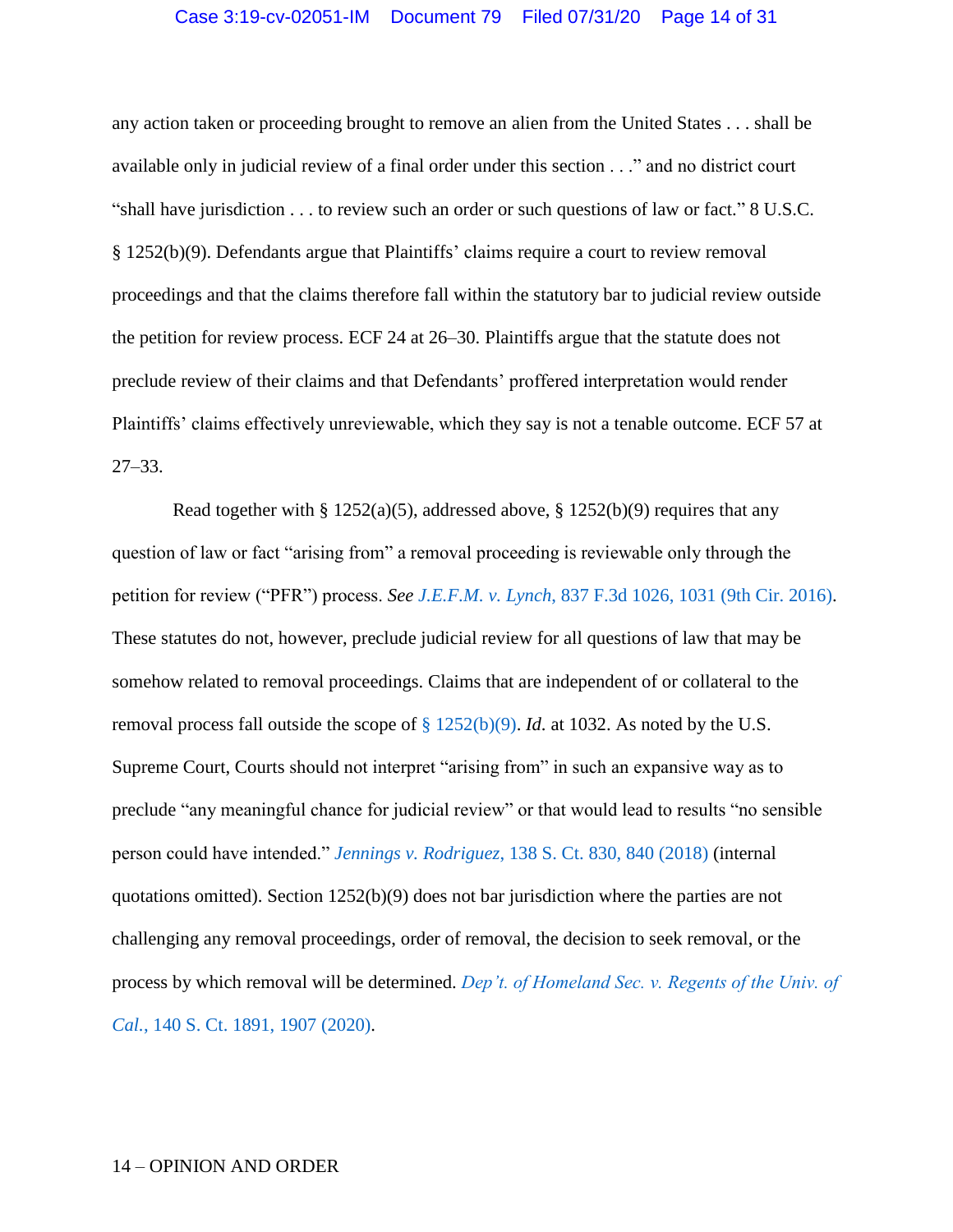# Case 3:19-cv-02051-IM Document 79 Filed 07/31/20 Page 15 of 31

Defendants rely heavily on language in *J.E.F.M.* that characterizes § 1252(b)(9) as "breathtaking" in its scope and encompassing even "policies and practices" relating to the removal process. ECF 24 at 27 (citing *J.E.F.M.*[, 837 F.3d at 1031\)](https://www.westlaw.com/Document/I1b8331a07f9b11e69e6ceb9009bbadab/View/FullText.html?transitionType=Default&contextData=(sc.Default)&VR=3.0&RS=da3.0&fragmentIdentifier=co_pp_sp_506_1031). In determining the scope of § 1252(b)(9), however, this Court must look not only to *J.E.F.M.* but also to *Jennings*, which was decided by the United States Supreme Court two years later and which appears to adopt a somewhat more limited view of the scope of § 1252(b)(9). Taken together, these cases stand for the proposition that  $\S 1252(b)(9)$  could not be used to bar judicial review of claims that were unreviewable through the PFR process. *Jennings*[, 138 S. Ct. at 840.](https://www.westlaw.com/Document/I74b7f6541bd411e8a7a8babcb3077f93/View/FullText.html?transitionType=Default&contextData=(sc.Default)&VR=3.0&RS=da3.0&fragmentIdentifier=co_pp_sp_708_840)

The Ninth Circuit in *J.E.F.M.* held that (1)  $\S$  1252(b)(9) limits all aliens to "one bite of the apple" with regard to challenging an order of removal, (2) independent or collateral claims are not channeled through the PFR process, and (3) any issue arising from any removal-related activity must be brought through PFR. *J.E.F.M.*[, 837 F.3d at 1031–33.](https://www.westlaw.com/Document/I1b8331a07f9b11e69e6ceb9009bbadab/View/FullText.html?transitionType=Default&contextData=(sc.Default)&VR=3.0&RS=da3.0&fragmentIdentifier=co_pp_sp_506_1031) The U.S. Supreme Court in *Jennings* agreed with this framework but suggested that the language of *J.E.F.M.* upon which Defendants rely heavily may be too broad. *Jennings*[, 138 S. Ct. at 840.](https://www.westlaw.com/Document/I74b7f6541bd411e8a7a8babcb3077f93/View/FullText.html?transitionType=Default&contextData=(sc.Default)&VR=3.0&RS=da3.0&fragmentIdentifier=co_pp_sp_708_840) It also settled the question of whether claims that are unreviewable on PFR are necessarily independent and collateral to the removal process and therefore outside the scope of § 1252(b)(9). *Id*.

In applying this doctrine, district courts have generally applied a two-prong analysis to determine whether a question is unreviewable on PFR—i.e. whether it is collateral to the removal process. Courts ask (1) whether the claim "plainly" challenges the decision to detain an alien, and (2) whether the court may grant a remedy for the claim without impeding removal proceedings. *Cancino-Castellar v. Nielsen*[, 338 F. Supp. 3d 1107, 1115–16 \(S.D. Cal. 2018\)](https://www.westlaw.com/Document/I1bbae2f0b25f11e8ae6bb4b0ae8dca5a/View/FullText.html?transitionType=Default&contextData=(sc.Default)&VR=3.0&RS=da3.0&fragmentIdentifier=co_pp_sp_7903_1115) (internal quotations removed); *see also [Innovation Law Lab v. Nielsen](https://www.westlaw.com/Document/Iaedaab20956211e89b71ea0c471daf33/View/FullText.html?transitionType=Default&contextData=(sc.Default)&VR=3.0&RS=da3.0&fragmentIdentifier=co_pp_sp_7903_1077)*, 342 F. Supp. 3d 1067,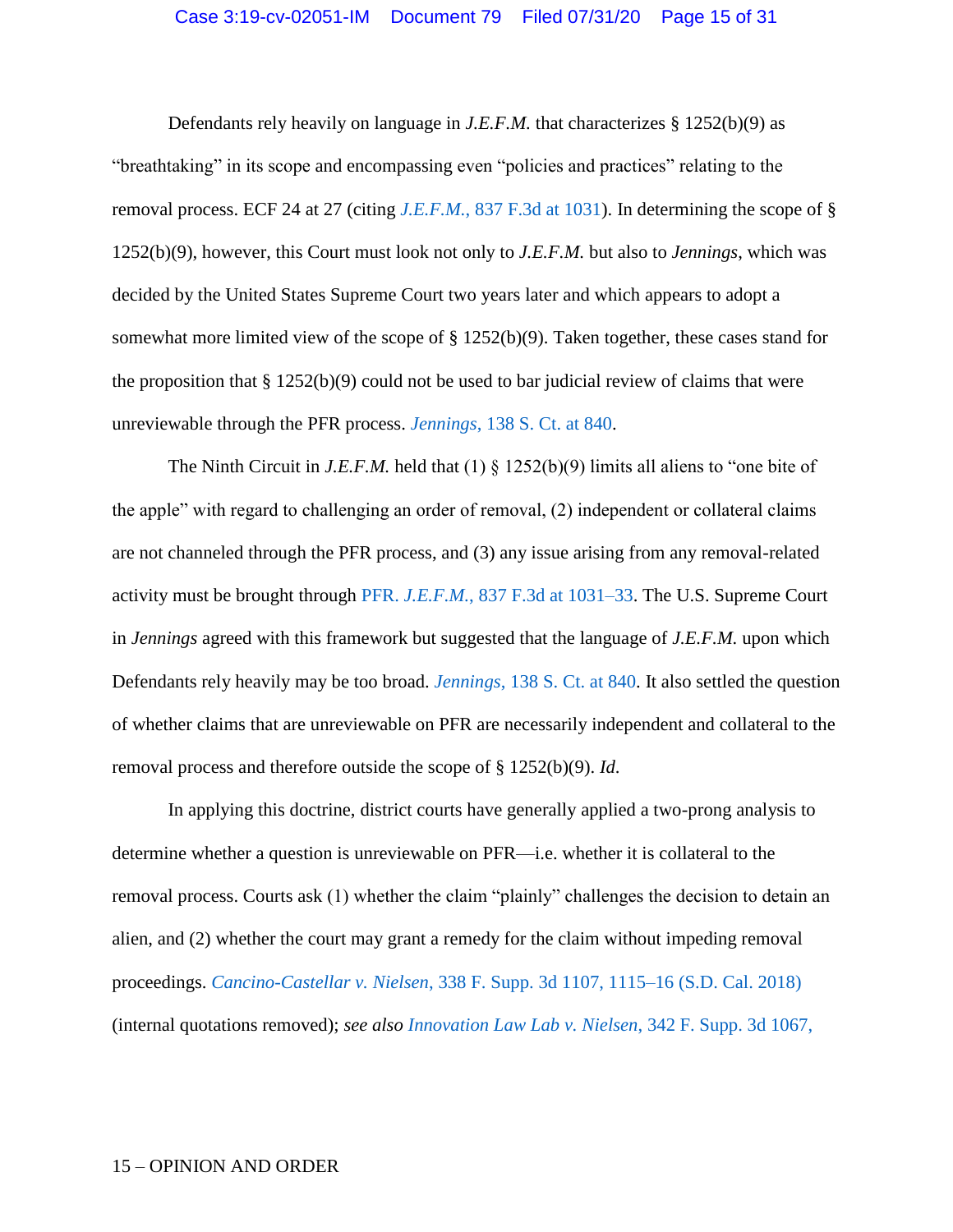[1077–78 \(D. Or. 2018\)](https://www.westlaw.com/Document/Iaedaab20956211e89b71ea0c471daf33/View/FullText.html?transitionType=Default&contextData=(sc.Default)&VR=3.0&RS=da3.0&fragmentIdentifier=co_pp_sp_7903_1077) (finding jurisdiction where claims did not challenge a removal action and were "too remote" from such an action to fall within the scope of  $\S 1252(b)(9)$ ).

In this case, § 1252(b)(9) does not preclude this court's jurisdiction over most of Plaintiffs' claims because these claims would not be cognizable through the PFR process, with one exception. Plaintiffs' claims relating to "asylum-free zones" appear to fall within the jurisdictional bar imposed by § 1252(b)(9), in spite of Plaintiffs' efforts to frame the issue differently. The crux of Plaintiffs' objection to the asylum-free zones is that the immigration courts Plaintiffs identify as belonging to this category deny asylum applications at rates that are too high to be legally tenable. In order to grant relief on these claims, this court would be required to issue a ruling that said that these courts need to produce different outcomes in some proportion of the asylum cases before them. In other words, these claims require a ruling that would interfere with immigration courts' disposition of asylum cases. That posture for these claims appears to fall within the § 1252(b)(9) jurisdictional bar.

This is not to suggest that Plaintiffs cannot discuss these asylum-free zones in other contexts. The high rates of denials in these courts may be *evidence* of other claims that Plaintiffs have brought forward, including claims of bias or a failure to adhere to the requirements of the INA. But, as a stand-alone claim that objects to the high rate of denials itself and which alleges that outcome ratio is, itself, a violation of the INA, the asylum-free zones do not give rise to jurisdiction in this court.

Plaintiffs' remaining claims, however, do fall within this court's jurisdiction. First, these claims do not plainly challenge any decision to detain an alien. Second, Plaintiffs are not challenging any removal order, nor would granting a remedy require any removal order to be overturned. Plaintiffs' challenge is to the immigration *process*, which they argue has become so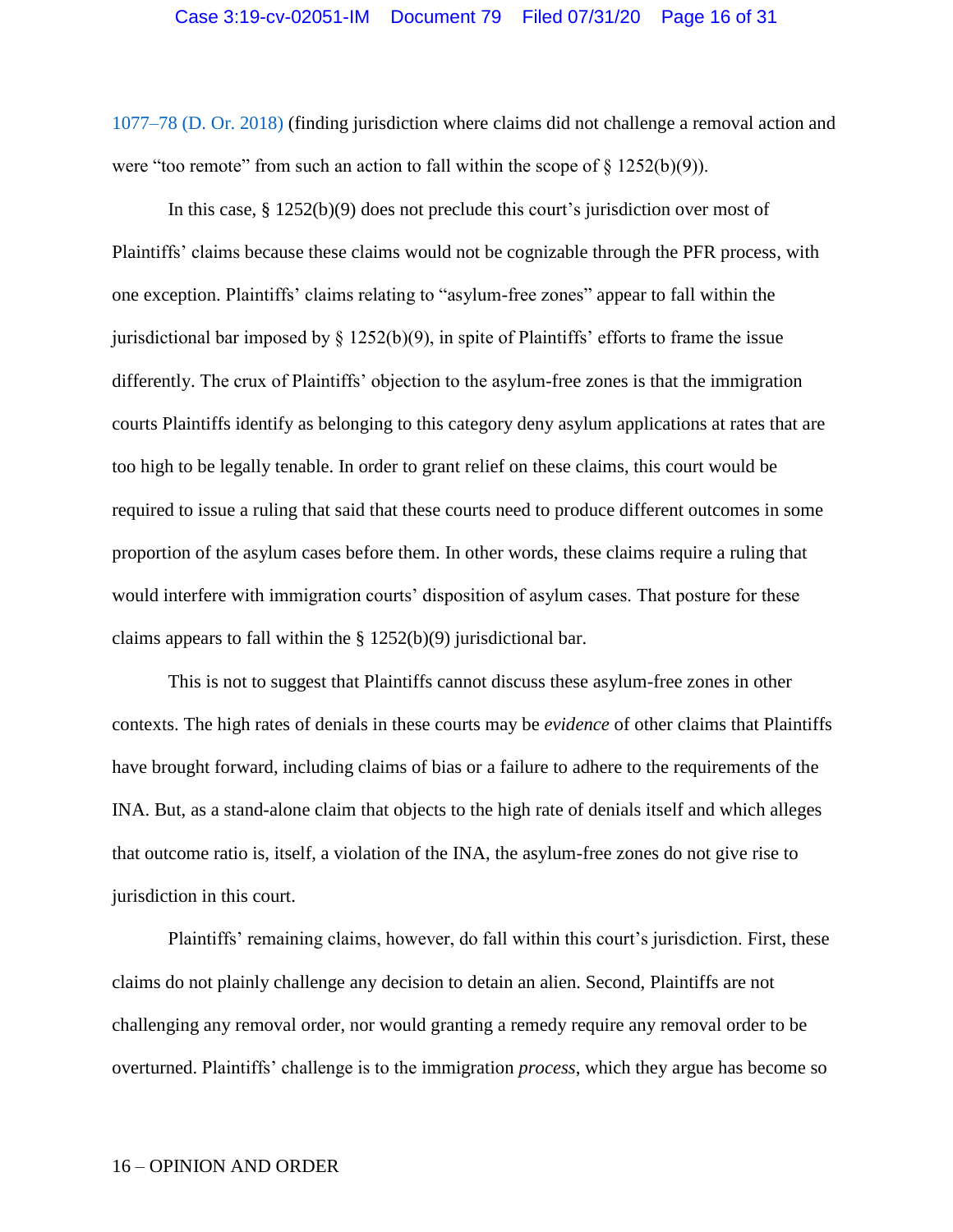# Case 3:19-cv-02051-IM Document 79 Filed 07/31/20 Page 17 of 31

cumbersome as to force them to expend extra resources and hinder their ability to recruit volunteers. Further, Plaintiffs are not individual aliens and they are not bringing claims on behalf of any alien. They therefore do not have access to the PFR process for their asserted claims. Allowing organizational plaintiffs to bring claims alleging systemic problems, independent of any removal orders, that allegedly cause harms specific to those organizations does not thwart the purpose of  $\S$  1252(b)(9).

#### **c. § 1329**

Defendant next argues that [8 U.S.C. § 1329](https://www.westlaw.com/Document/N5FEC5410A35911D8B9DE9866EEAFC42E/View/FullText.html?transitionType=Default&contextData=(sc.Default)&VR=3.0&RS=da3.0) deprives this court of jurisdiction over Plaintiffs' claims. ECF 24 at 30. That statute reads: "The district courts of the United States shall have jurisdiction of all causes, civil and criminal, *brought by the United States* that arise under the provisions of this subchapter." 8 U.S.C.§ 1329 (emphasis added). Defendants argue that the statute's affirmative grant of jurisdiction over cases brought by the United States implicitly strips district courts of jurisdiction over claims brought by any other party. ECF 24 at 30 (relying on *Saavedra Bruno v. Albright*[, 197 F.3d 1153, 1162 \(D.C. Cir. 1999\)\)](https://www.westlaw.com/Document/I2895ceab94b811d9bdd1cfdd544ca3a4/View/FullText.html?transitionType=Default&contextData=(sc.Default)&VR=3.0&RS=da3.0&fragmentIdentifier=co_pp_sp_506_1162). This interpretation is correct, they argue, because the statute previously granted jurisdiction over all suits challenging the implementation of immigration laws, and Congress removed that language when it amended the statute in 1996. *Id.* For their part, Plaintiffs assert that even if this reading were correct, the amendment did not strip district courts of jurisdiction over any claim arising under the INA because those claims are cognizable under other sources of jurisdiction. ECF 57 at 36.

As Plaintiffs note in their brief, the Ninth Circuit has stated that, although the amendments to § 1329 narrowed jurisdiction over claims arising under the INA, it did not strip district courts of jurisdiction over these claims through other "jurisdictional mechanisms." *[Sulit](https://www.westlaw.com/Document/Id3412982798311d99c4dbb2f0352441d/View/FullText.html?transitionType=Default&contextData=(sc.Default)&VR=3.0&RS=da3.0&fragmentIdentifier=co_pp_sp_506_453)  v. Schiltgen*[, 213 F.3d 449, 453](https://www.westlaw.com/Document/Id3412982798311d99c4dbb2f0352441d/View/FullText.html?transitionType=Default&contextData=(sc.Default)&VR=3.0&RS=da3.0&fragmentIdentifier=co_pp_sp_506_453) n.2 (9th Cir. 2000) ("[N]othing in the language

#### 17 – OPINION AND ORDER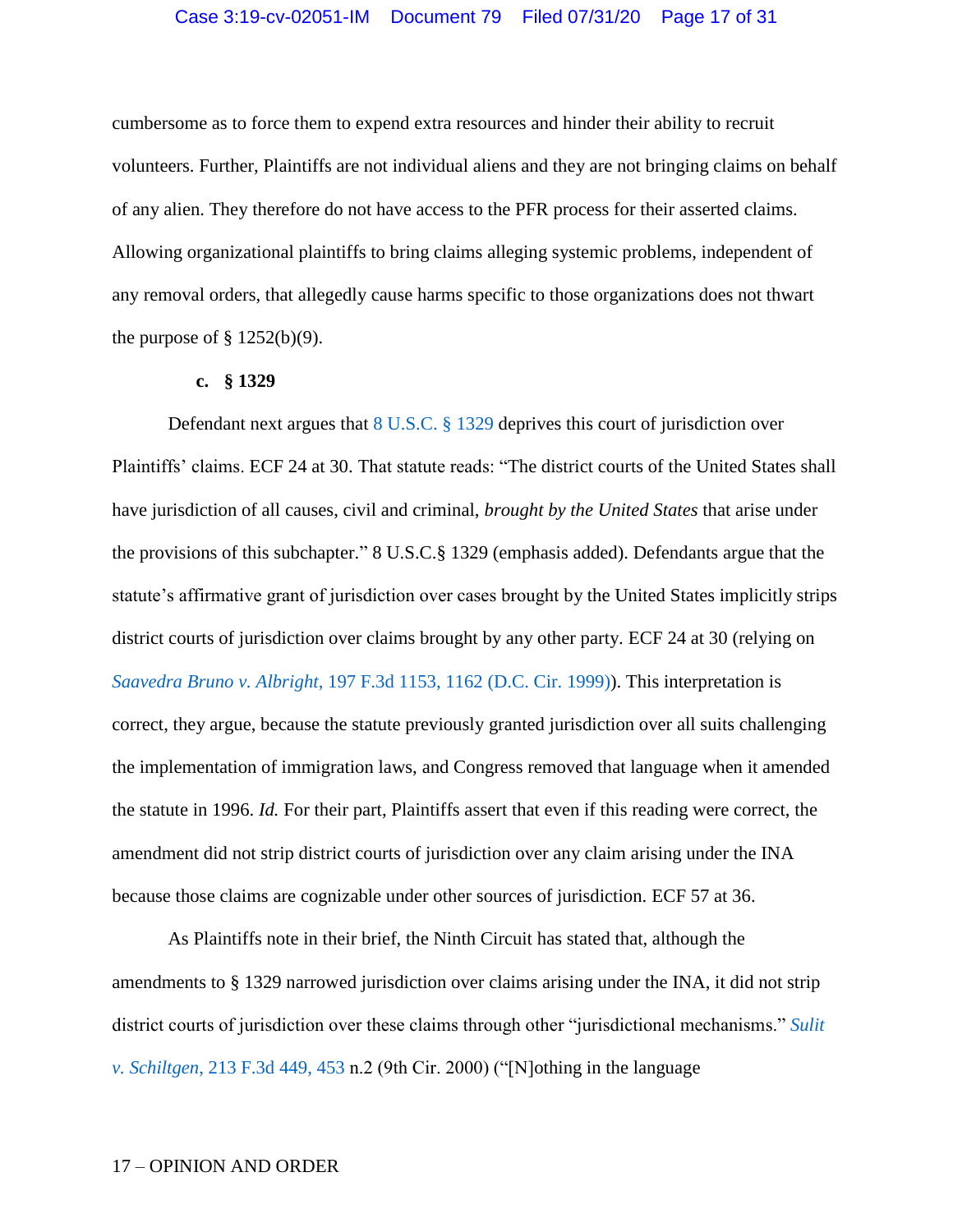of § 1329 forecloses the operation of other jurisdictional mechanisms . . ."). Plaintiffs allege jurisdiction under [28 U.S.C. § 1331,](https://www.westlaw.com/Document/NCC2763E0A35911D88B25BBE406C5D950/View/FullText.html?transitionType=Default&contextData=(sc.Default)&VR=3.0&RS=da3.0) general federal question jurisdiction, and § 1329 does not strip this court of the jurisdiction conferred by that statute. Rather, the Ninth Circuit has held that § 1329 does not confer jurisdiction under the INA for otherwise-unreviewable claims brought by private parties. *See Allen v. Miles*[, 896 F.3d 1094, 1106–07 \(9th Cir. 2018\)](https://www.westlaw.com/Document/I05b46f208f6511e8b29df1bcacd7c41c/View/FullText.html?transitionType=Default&contextData=(sc.Default)&VR=3.0&RS=da3.0&fragmentIdentifier=co_pp_sp_506_1106) (holding that *Saavedra Bruno* stands for the proposition that the Administrative Procedure Act and § 1329 do not confer jurisdiction over challenges to consular visa decisions, which are otherwise unreviewable.) As Plaintiffs' claims here are not otherwise unreviewable, this Court finds that § 1329 neither confers nor strips district court jurisdiction in this case.

#### **d. § 1252(g)**

Next, Defendants argue that  $8 \text{ U.S.C.} \$ § 1252(g) bars jurisdiction outside the PFR process, citing the following language in the statute: "no court shall have jurisdiction to hear any cause or claim by or on behalf of any alien arising from the decision or action by the Attorney General to commence proceedings, adjudicate cases, or execute removal orders against any alien under this chapter." ECF 24 at 31. They argue that Plaintiffs cannot challenge the means by which the attorney general or the agency (EOIR) manage the immigration dockets or the backlog of cases because there is no "meaningful standard" for review. *Id*. (citing *[Heckler v. Chaney](https://www.westlaw.com/Document/I1d1fac349c9711d993e6d35cc61aab4a/View/FullText.html?transitionType=Default&contextData=(sc.Default)&VR=3.0&RS=da3.0&fragmentIdentifier=co_pp_sp_780_830)*, 470 U.S. [821, 830 \(1985\);](https://www.westlaw.com/Document/I1d1fac349c9711d993e6d35cc61aab4a/View/FullText.html?transitionType=Default&contextData=(sc.Default)&VR=3.0&RS=da3.0&fragmentIdentifier=co_pp_sp_780_830) *Diaz-Covarrubias v. Mukasey*[, 551 F.3d 1114, 1118 \(9th Cir. 2009\).](https://www.westlaw.com/Document/I771951b9de7911ddb77d9846f86fae5c/View/FullText.html?transitionType=Default&contextData=(sc.Default)&VR=3.0&RS=da3.0&fragmentIdentifier=co_pp_sp_506_1118) To the extent that an individual alien could prove that a backlog or a docket-management practice affected his individual case, he could seek review in the PFR process, Defendants argue, but these Plaintiffs cannot bring the freestanding claims asserted in this case. *Id.* at 31–32.

This argument presents two distinct issues: first, whether  $\S 1252(g)$  strips district courts of jurisdiction, and second, whether the claims before this Court are subject to a meaningful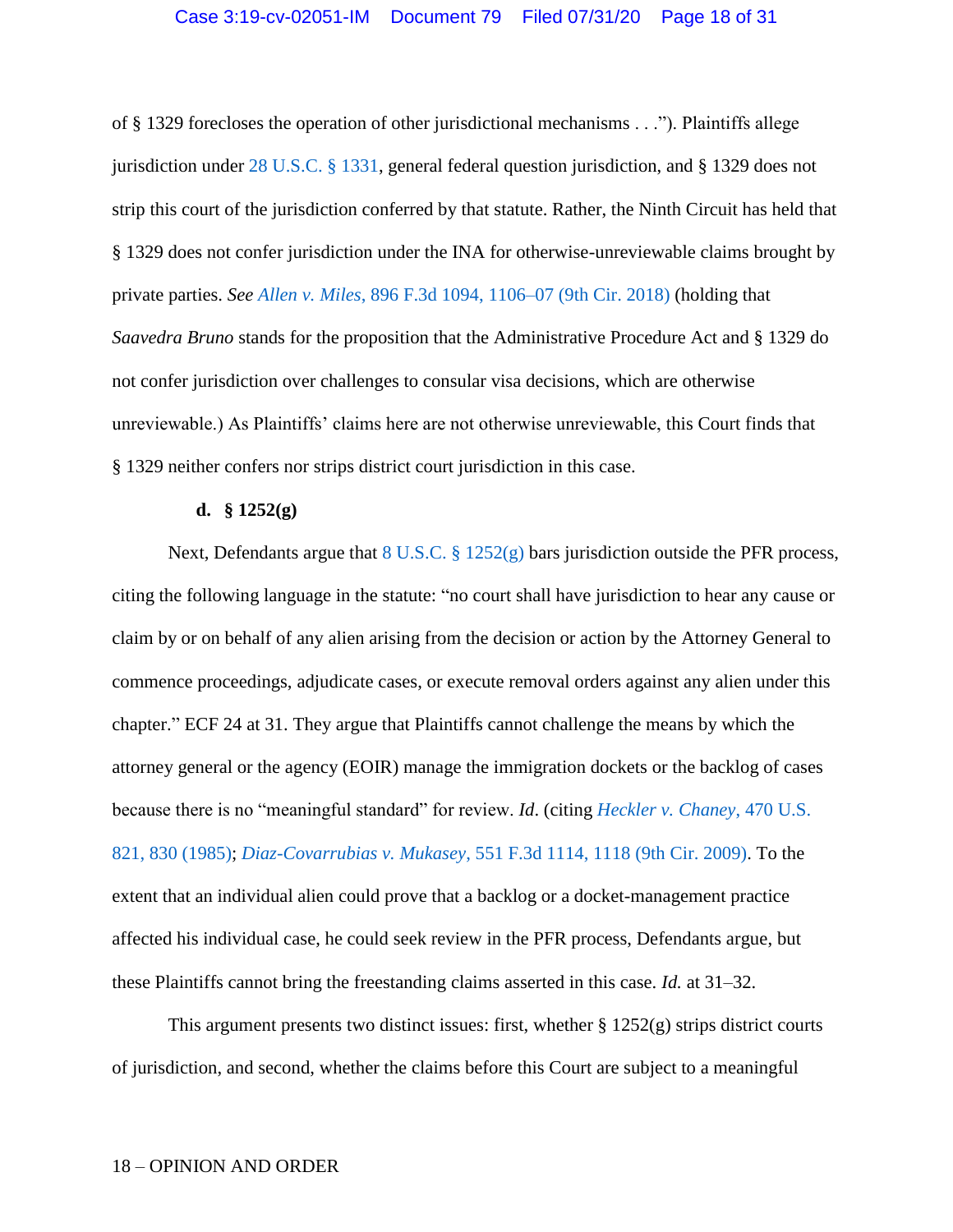## Case 3:19-cv-02051-IM Document 79 Filed 07/31/20 Page 19 of 31

standard of review. As to the first question, this Court finds that the statute does not strip jurisdiction, for the same reasons  $\S 1252(b)(9)$  does not. The scope of  $\S 1252(g)$  is limited to the three discrete actions listed in the statute. *[Reno v. American-Arab Anti-Discrimination](https://www.westlaw.com/Document/Ibde1438c9c2511d9bc61beebb95be672/View/FullText.html?transitionType=Default&contextData=(sc.Default)&VR=3.0&RS=da3.0&fragmentIdentifier=co_pp_sp_780_481)  Committee*[, 525 U.S. 471, 482](https://www.westlaw.com/Document/Ibde1438c9c2511d9bc61beebb95be672/View/FullText.html?transitionType=Default&contextData=(sc.Default)&VR=3.0&RS=da3.0&fragmentIdentifier=co_pp_sp_780_481) (1999) ("The provision applies only to three discrete actions that the Attorney General may take: her 'decision or action' to '*commence* proceedings, *adjudicate* cases, or *execute* removal orders.' . . . It is implausible that the mention of three discrete events along the road to deportation was a shorthand way of referring to all claims arising from deportation proceedings.") (emphases in original); *see also DHS v. Regents*[, 140 S.Ct. 1891,](https://www.westlaw.com/Document/If0b07751b16911eaa4a6da07b08de5cd/View/FullText.html?transitionType=Default&contextData=(sc.Default)&VR=3.0&RS=da3.0) 1907 (2020). The statute is therefore narrower in scope than § 1252(b)(9), on its face and by way of the court's interpretation. It stands to reason that if  $\S$  1252(b)(9) does not bar jurisdiction,  $\S$  $1252(g)$  cannot.

Second, Defendants' argument that Plaintiffs' claims are not subject to a meaningful standard of review is not related to  $\S 1252(g)$ , nor is it persuasive on the issue of jurisdiction. Plaintiffs have argued throughout their briefing that the INA does impose standards for case-bycase adjudication and that some level of process is required in immigration proceedings. Further, the APA does provide a standard of review, which asks whether agency action is "arbitrary, capricious" or otherwise an "abuse of discretion." [5 U.S.C. § 706\(2\)\(A\).](https://www.westlaw.com/Document/NB66076C0A84311D885E288E02FD16EE7/View/FullText.html?transitionType=Default&contextData=(sc.Default)&VR=3.0&RS=da3.0) That standard is well developed in federal case law. *See, e.g. DHS v. Regents*[, 140 S. Ct.](https://www.westlaw.com/Document/If0b07751b16911eaa4a6da07b08de5cd/View/FullText.html?transitionType=Default&contextData=(sc.Default)&VR=3.0&RS=da3.0) at 1910 (applying arbitrary and capricious review to the decision to rescind the Deferred Action for Childhood Arrivals (DACA) program). Plaintiffs' claims are therefore subject to a "meaningful standard of review," and this Court therefore has jurisdiction over them.

//

//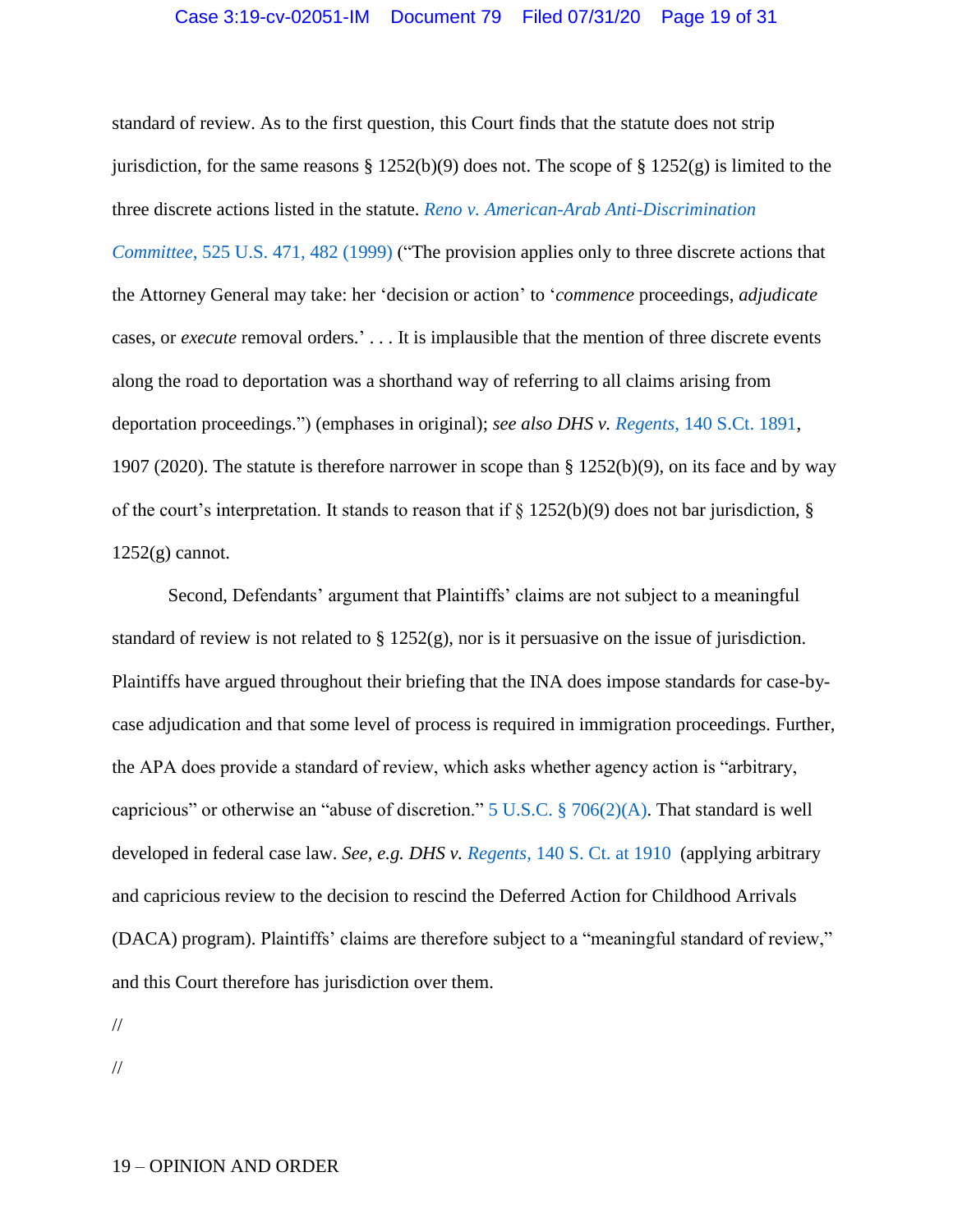# **e. § 1252(f)(1)**

Finally, Defendants argue that  $8 \text{ U.S.C.}$   $\S 1252(f)(1)$  prohibits this court from granting the injunctive relief that Plaintiffs seek in this case. ECF 68at 28; *see also* ECF 1 at 63 (requesting injunctive relief). Section 1252(f)(1) provides:

Regardless of the nature of the action or claim or of the identity of the party or parties bringing the action, no court (other than the Supreme Court) shall have jurisdiction or authority to enjoin or restrain the operation of the provisions of part IV of this subchapter, as amended by the Illegal Immigration Reform and Immigrant Responsibility Act of 1996, other than with respect to the application of such provisions to an individual alien against whom proceedings under such part have been initiated.

18 U.S.C. § 1252(f)(1). Part IV refers to [8 U.S.C. §§ 1221–1231.](https://www.westlaw.com/Document/N5FBC9180A35911D8B9DE9866EEAFC42E/View/FullText.html?transitionType=Default&contextData=(sc.Default)&VR=3.0&RS=da3.0) *See [Catholic Soc. Servs., Inc. v.](https://www.westlaw.com/Document/I94db21db799411d99c4dbb2f0352441d/View/FullText.html?transitionType=Default&contextData=(sc.Default)&VR=3.0&RS=da3.0&fragmentIdentifier=co_pp_sp_506_1150)  INS,* 232 F.3d [1139, 1150 \(9th Cir.](https://www.westlaw.com/Document/I94db21db799411d99c4dbb2f0352441d/View/FullText.html?transitionType=Default&contextData=(sc.Default)&VR=3.0&RS=da3.0&fragmentIdentifier=co_pp_sp_506_1150) 2000) (en banc)*.* Therefore, Part IV includes § 1229a, the statute at issue in this case.

Defendant argues that, because Plaintiffs are seeking injunctive relief,  $\S 1252(f)(1)$  is fatal to Plaintiffs' claims because only the United States Supreme Court could grant that relief. Def.'s Reply [68] at 23. Defendants rely on a recent Ninth Circuit decision, *Padilla v. ICE*, that Defendants argue should resolve this issue in their favor. *Id.* (citing [953 F.3d 1134, 1150 \(9th](https://www.westlaw.com/Document/Iffd797c0708211eaafc9a4147037e074/View/FullText.html?transitionType=Default&contextData=(sc.Default)&VR=3.0&RS=da3.0&fragmentIdentifier=co_pp_sp_506_1150)  [Cir. 2020\).](https://www.westlaw.com/Document/Iffd797c0708211eaafc9a4147037e074/View/FullText.html?transitionType=Default&contextData=(sc.Default)&VR=3.0&RS=da3.0&fragmentIdentifier=co_pp_sp_506_1150) <sup>5</sup> Defendants cite *Padilla* for the proposition that "Congress intended [§ 1252(f)] to prohibit injunctive relief with respect to organizational plaintiffs." *Id*. They rely on the *Padilla* court's recitation of the legislative history underlying § 1252(f), which sought to prevent organizations and persons not involved in removal proceedings from bringing "preemptive challenges to the enforcement of certain immigration statutes." *Id*. Defendants argue that *Padilla* and § 1252(f) prohibit this court from exercising jurisdiction over Plaintiffs' claims.

 $\overline{a}$ 

<sup>&</sup>lt;sup>5</sup> Padilla was decided after Defendants filed their Motion to Dismiss (ECF 24), which is why this argument appears only in the reply brief.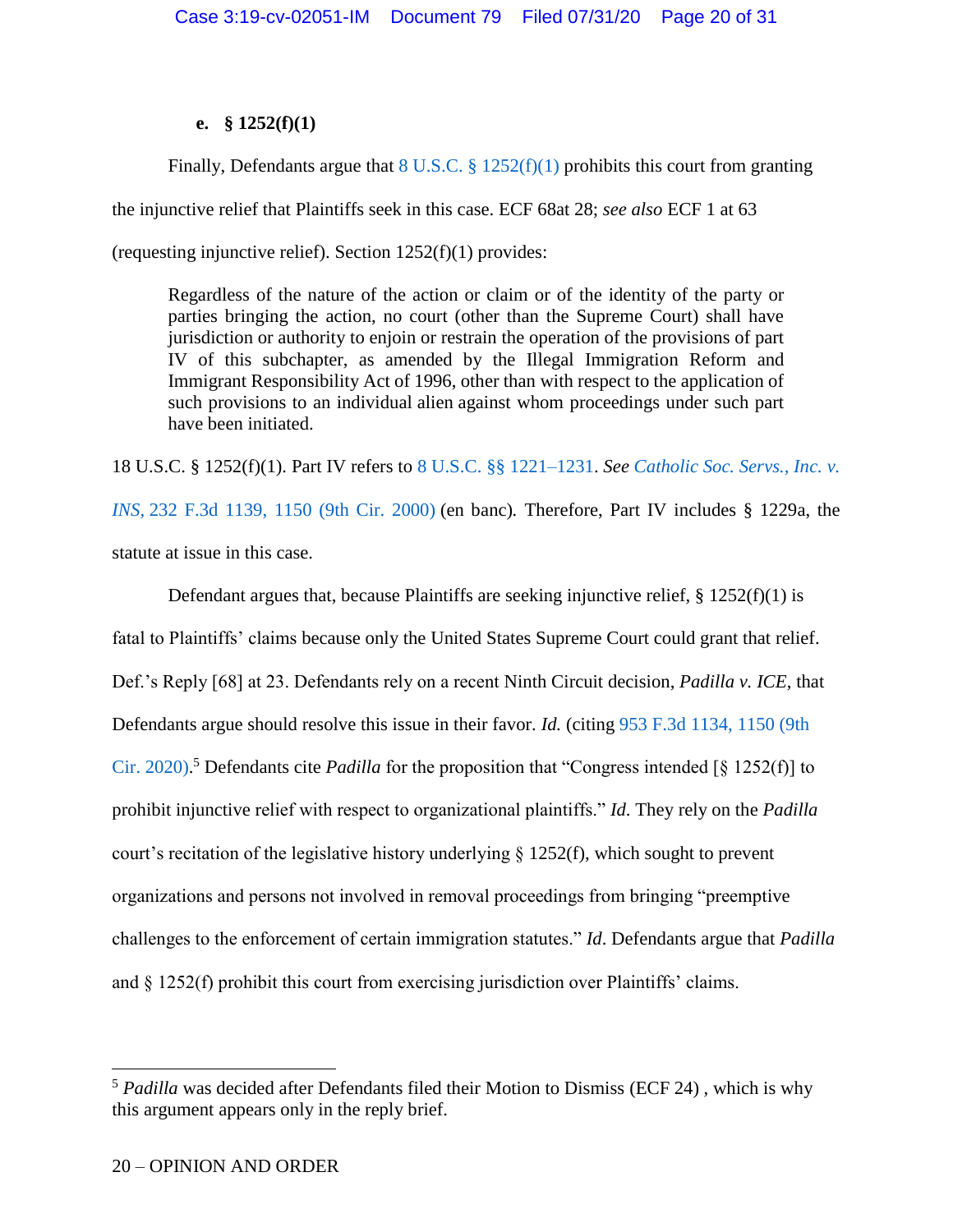This is not so. First, § 1252(f) does not prohibit district courts from granting declaratory relief to organizations, either on its face or by interpretation. *See [Rodriguez v. Hayes](https://www.westlaw.com/Document/I903f0153f97d11deb08de1b7506ad85b/View/FullText.html?transitionType=Default&contextData=(sc.Default)&VR=3.0&RS=da3.0&fragmentIdentifier=co_pp_sp_506_1119)*, 591 F.3d [1105, 1119 \(9th Cir. 2010\)](https://www.westlaw.com/Document/I903f0153f97d11deb08de1b7506ad85b/View/FullText.html?transitionType=Default&contextData=(sc.Default)&VR=3.0&RS=da3.0&fragmentIdentifier=co_pp_sp_506_1119) (*quoting [Reno v. American-Arab Anti–Discrimination Comm.,](https://www.westlaw.com/Document/Ibde1438c9c2511d9bc61beebb95be672/View/FullText.html?transitionType=Default&contextData=(sc.Default)&VR=3.0&RS=da3.0&fragmentIdentifier=co_pp_sp_780_481)* 525 [U.S. 471, 481–82 \(1999\)](https://www.westlaw.com/Document/Ibde1438c9c2511d9bc61beebb95be672/View/FullText.html?transitionType=Default&contextData=(sc.Default)&VR=3.0&RS=da3.0&fragmentIdentifier=co_pp_sp_780_481) ("By its plain terms, and even by its title, [Section 1252(f)] is nothing more or less than a limit on injunctive relief.")). Plaintiffs in this case have sought declaratory relief as well as injunctive relief. ECF 1 at 63. Therefore, this Court has jurisdiction over their claims, if only for the purpose of considering whether to grant them the declaratory judgment they seek.

Regardless,  $\S 1252(f)$  is inapplicable in this case. As Plaintiffs argue,  $\S 1252(f)(1)$  bars district court review only in cases where a plaintiff seeks to enjoin the operation of the relevant portions of the INA, not when a plaintiff seeks to enforce those statutes. ECF 72 at 8–9. *Rodriguez*[, 591 F.3d at 1120.](https://www.westlaw.com/Document/I903f0153f97d11deb08de1b7506ad85b/View/FullText.html?transitionType=Default&contextData=(sc.Default)&VR=3.0&RS=da3.0&fragmentIdentifier=co_pp_sp_506_1120) ("[\[Section\] 1252\(f\)\(1\)](https://www.westlaw.com/Document/N6DA60B40D3B511D9B9348E3FD7EA6B83/View/FullText.html?transitionType=Default&contextData=(sc.Default)&VR=3.0&RS=da3.0) limits the district court's authority to enjoin the INS from carrying out legitimate removal orders. Where, however, a petitioner seeks to enjoin conduct that allegedly is not even authorized by the statute, the court is not enjoining the operation of part IV of subchapter II, and § [1252\(f\)\(1\)](https://www.westlaw.com/Document/N6DA60B40D3B511D9B9348E3FD7EA6B83/View/FullText.html?transitionType=Default&contextData=(sc.Default)&VR=3.0&RS=da3.0) therefore is not implicated."); *see also [Ali](https://www.westlaw.com/Document/Ibb28986c89eb11d9903eeb4634b8d78e/View/FullText.html?transitionType=Default&contextData=(sc.Default)&VR=3.0&RS=da3.0&fragmentIdentifier=co_pp_sp_506_886)  v. Ashcroft,* [346 F.3d 873, 886 \(9th Cir. 2003\)](https://www.westlaw.com/Document/Ibb28986c89eb11d9903eeb4634b8d78e/View/FullText.html?transitionType=Default&contextData=(sc.Default)&VR=3.0&RS=da3.0&fragmentIdentifier=co_pp_sp_506_886)*, vacated on unrelated grounds. [Ali](https://www.westlaw.com/Document/I2fe79242164911daaea49302b5f61a35/View/FullText.html?transitionType=Default&contextData=(sc.Default)&VR=3.0&RS=da3.0) v. Gonzales,* [421 F.3d 795 \(9th Cir. 2005\);](https://www.westlaw.com/Document/I2fe79242164911daaea49302b5f61a35/View/FullText.html?transitionType=Default&contextData=(sc.Default)&VR=3.0&RS=da3.0) *[Torres v. U.S. Dep't of Homeland Sec.](https://www.westlaw.com/Document/Idb0d8a8005a211ea83e6f815c7cdf150/View/FullText.html?transitionType=Default&contextData=(sc.Default)&VR=3.0&RS=da3.0)*, 411 F. Supp. 3d 1036, 1050 [\(C.D. Cal. Oct. 24, 2019\)](https://www.westlaw.com/Document/Idb0d8a8005a211ea83e6f815c7cdf150/View/FullText.html?transitionType=Default&contextData=(sc.Default)&VR=3.0&RS=da3.0) (holding that the requested injunction "would not prevent the operation of the law, but force Defendants to comply with it.").

The case before this Court falls within the *Ali/Rodriguez* line of cases. Plaintiffs have brought their claims pursuant to § 1229a—they seek to enforce it, not enjoin it. *See* ECF 1 at 53– 62. They are alleging violations of the INA. They are not seeking to enjoin any aspect of the law but to force Defendants to comply with it. Nor have Defendants persuasively argued to the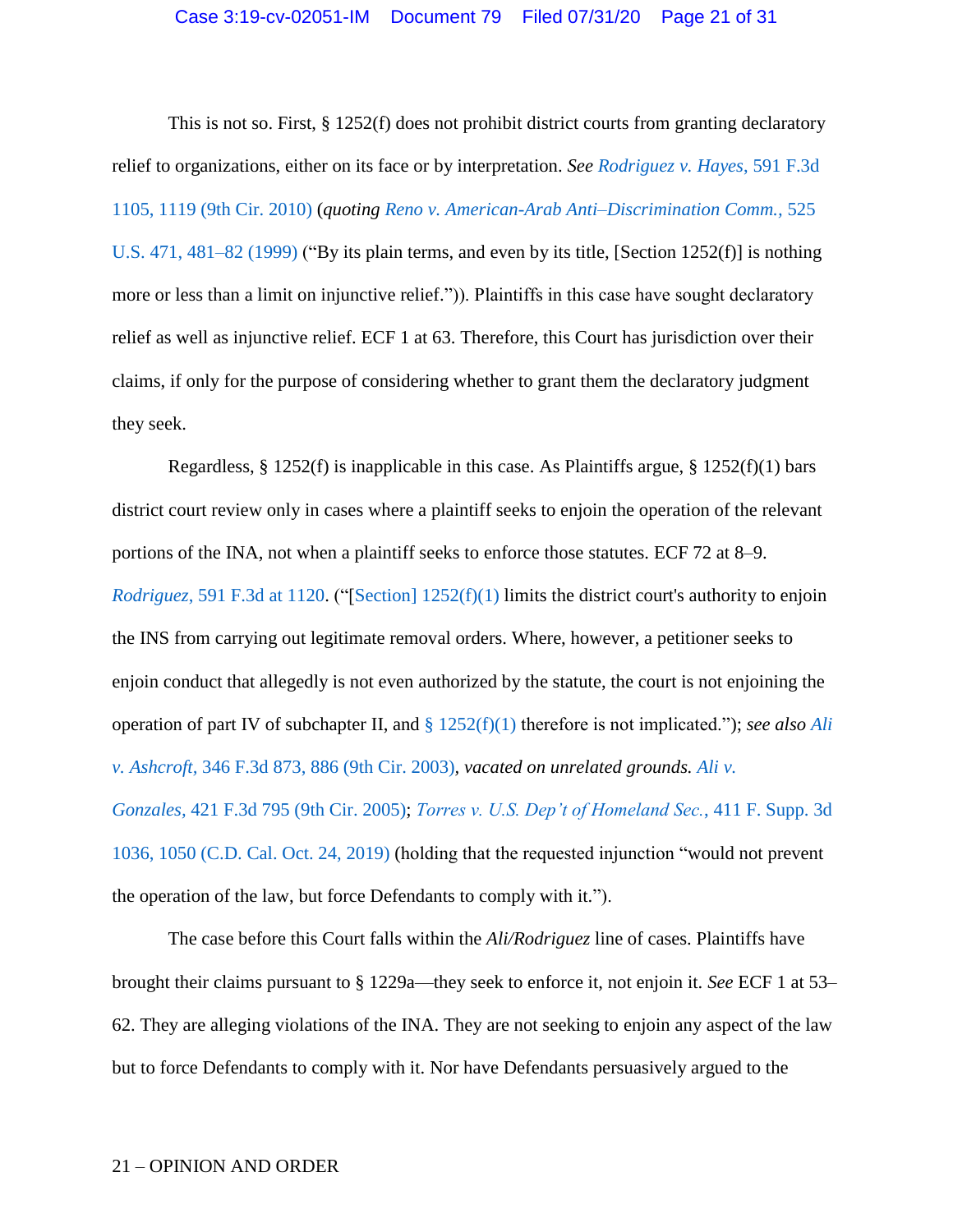## Case 3:19-cv-02051-IM Document 79 Filed 07/31/20 Page 22 of 31

contrary. Rather, they rely on language in *Padilla* that seems to suggest that § 1252(f)(1) prohibits district courts from granting injunctions to organizations in immigration cases. But that is not the holding of *Padilla*, and the *Padilla* court did nothing to upset the holding of *Rodriguez*.

In *Padilla*, the Ninth Circuit held that § 1252(f)(1) does not bar class action lawsuits brought by a class of individuals. [953 F.3d at 1151.](https://www.westlaw.com/Document/Iffd797c0708211eaafc9a4147037e074/View/FullText.html?transitionType=Default&contextData=(sc.Default)&VR=3.0&RS=da3.0&fragmentIdentifier=co_pp_sp_506_1151) In reaching that holding, the court recounted the legislative history of the statute in order to explain why allowing class action lawsuits was consistent with the purpose of the statute. *Id*. at 1150–51. The *Padilla* court observed that, by adopting § 1252(f)(1), Congress attempted to prevent "organizations and classes of persons, many of whom were not themselves in proceedings, [from bringing] preemptive challenges to the enforcement of certain immigration statutes." *Id.* at 1150. That is the same proposition on which the *Ali* and *Rodriguez* courts relied when they drew a distinction between enjoining the enforcement of a law and enjoining policies and practices that allegedly violate that law. *See Rodriguez*[, 591 F.3d at 1120](https://www.westlaw.com/Document/I903f0153f97d11deb08de1b7506ad85b/View/FullText.html?transitionType=Default&contextData=(sc.Default)&VR=3.0&RS=da3.0&fragmentIdentifier=co_pp_sp_506_1120) (citing *Ali*[, 346 F.3d at 886\)](https://www.westlaw.com/Document/Ibb28986c89eb11d9903eeb4634b8d78e/View/FullText.html?transitionType=Default&contextData=(sc.Default)&VR=3.0&RS=da3.0&fragmentIdentifier=co_pp_sp_506_886).

In sum, this Court finds that this case falls within the holding of *Ali* and *Rodriguez* and that § 1252(f)(1) does not prevent this Court from exercising jurisdiction over Plaintiffs' claims for injunctive relief because Plaintiffs seek to enforce the operation of § 1229a, not to enjoin its enforcement.

Based on the foregoing analysis, Defendants' motion to dismiss for lack of jurisdiction is GRANTED in part and DENIED in part.

### **IV. Failure to State a Claim**

It is important to note that the analysis above does nothing more than conclude that these Plaintiffs have standing to bring their claims and that this court may hear them. It is not a ruling on the merits of those claims, and it does not have any bearing on whether Plaintiffs have stated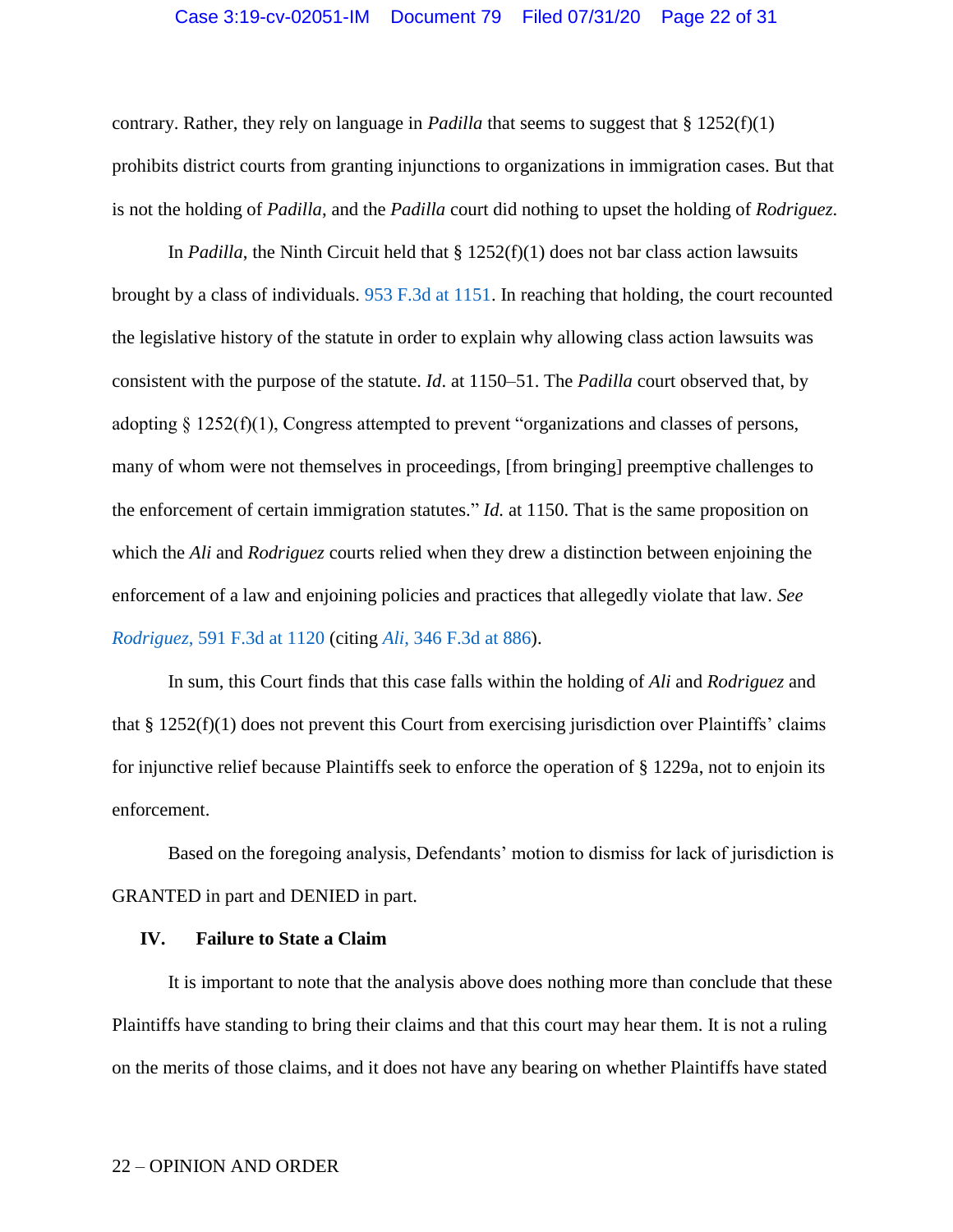# Case 3:19-cv-02051-IM Document 79 Filed 07/31/20 Page 23 of 31

a valid claim for relief. That determination is set out in the discussion below. This Court finds that Plaintiffs' claims do not allege individual harms to specific aliens but, rather, allege a systemic "gross mismanagement" of the immigration system by Defendants. While not a common or traditional approach to a lawsuit like this, the "gross mismanagement" theory is sufficient to state a claim on the merits.

# **a. Claim One**

Plaintiffs' first claim for relief alleges that "asylum-free zones" and the immigration court backlog violate the Take Care Clause<sup>6</sup> of the United States constitution and the INA's case-bycase adjudication standards.<sup>7</sup> ECF 1 at 53. By "asylum-free zones," Plaintiffs refer to certain immigration courts where judges deny asylum petitions at such a high rate as to allegedly deny aliens due process. *Id*. at ¶¶ 84–103. Plaintiffs allege that these high rates of denials stem from a discriminatory animus against asylum seekers. *Id*. at ¶ 97. In these courts, Plaintiffs contend, the law governing asylum has been essentially suspended. *Id.* at ¶ 100. As to the backlog, Plaintiffs allege that it constitutes more than 1 million cases and has grown by nearly 300 percent in less than nine years. *Id*. at ¶ 104. It has resulted in wait times that last years, sometimes as long as 4.5 years. *Id*. at ¶ 110. The extreme delays caused by the backlog allegedly compromise lawyers' ability to present witnesses and evidence and for asylum seekers to retain counsel. *Id*. at ¶ 111.

 $\overline{a}$ 

 $6$  U.S. CONST., Art. III, § 3. ("[The President] shall take Care that the Laws be faithfully executed.").

 $7$  As explained above, this court does not have jurisdiction over Plaintiffs' claim that these "asylum-free zones" violate the INA and the Constitution. It is also questionable whether the mere fact of high rates of asylum denials states a claim at all. However, Defendants did not make that argument, choosing instead to focus on the Take Care Clause argument. In any event, as stated above, the high rates of asylum denials may not be a viable stand-alone claim for relief but does appear to be admissible of Plaintiffs' other, broader claims alleging systemic irregularities in the immigration system.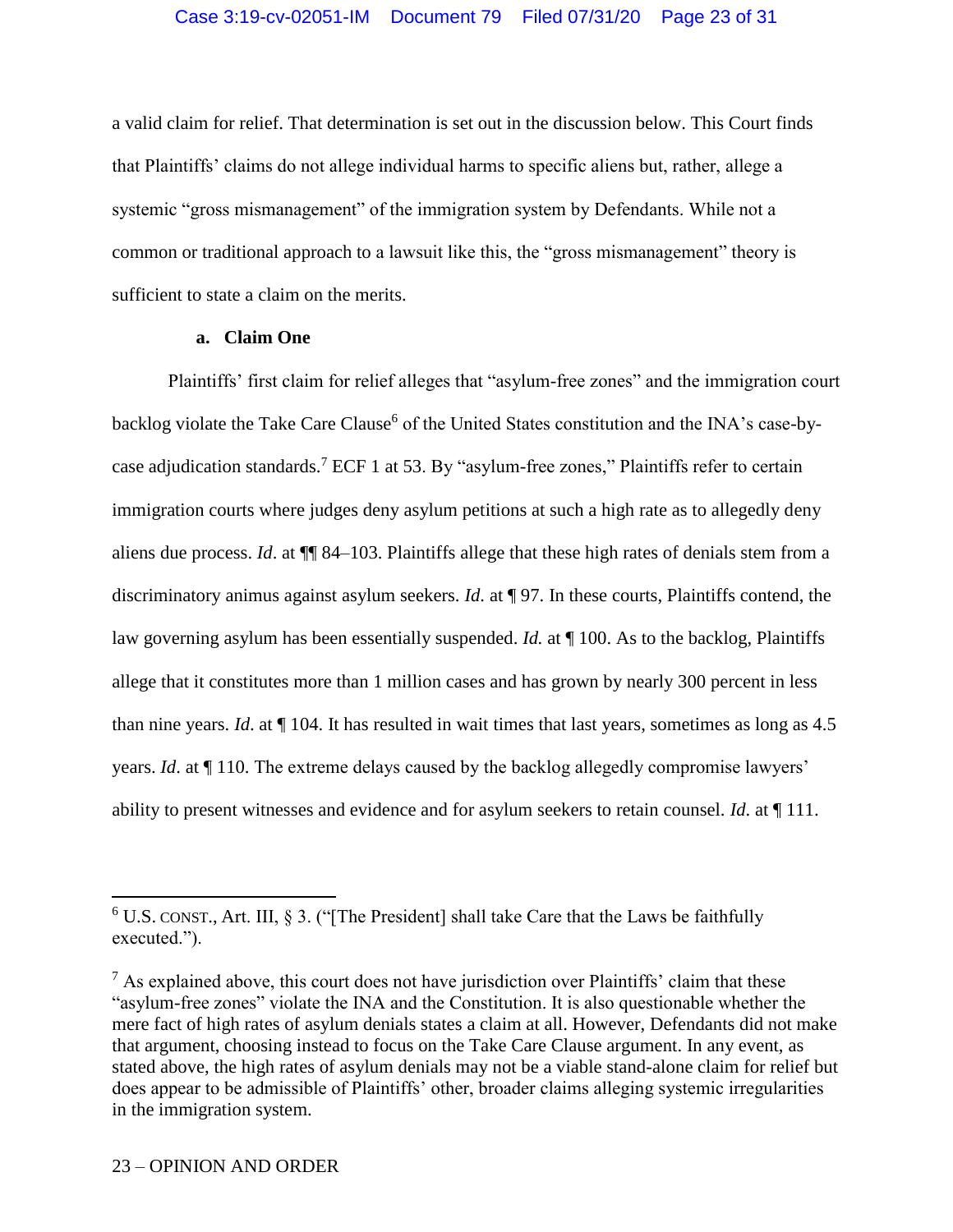#### Case 3:19-cv-02051-IM Document 79 Filed 07/31/20 Page 24 of 31

As presented, Claim One actually alleges two acts that violate two different laws. It alleges that the asylum-free zones and the backlog both violate (1) the Take Care Clause and (2) the INA. In their motion, Defendants focus exclusively on the Take Care Clause, arguing that it does not create a justiciable cause of action and that Plaintiffs' claim must therefore be dismissed under Federal Rule of Procedure 12(b)(6). ECF 24 at 22. Defendants do not take issue with the substance of Plaintiffs' claim as it relates to the asylum-free zones, the backlog, or the INA.

The parties' arguments focus exclusively on whether the Take Care Clause creates a justiciable cause of action. The case law, as it stands today, does not appear to provide any basis to find this claim non-justiciable. For example, the Ninth Circuit entertained a claim pursuant to the Take Care Clause as recently as December 2019. *See [Center for Biological Diversity v.](https://www.westlaw.com/Document/I7291e6402b4a11ea9076f88ee0fd553a/View/FullText.html?transitionType=Default&contextData=(sc.Default)&VR=3.0&RS=da3.0&fragmentIdentifier=co_pp_sp_506_561)  Bernhardt*[, 946 F.3d 553, 561 \(9th Cir. 2019\)](https://www.westlaw.com/Document/I7291e6402b4a11ea9076f88ee0fd553a/View/FullText.html?transitionType=Default&contextData=(sc.Default)&VR=3.0&RS=da3.0&fragmentIdentifier=co_pp_sp_506_561) (considering on the merits a claim that an act of Congress interfered with the executive's power under the Take Care Clause). Other circuits have recognized it as a plausible claim as well. *See [Texas v. United States](https://www.westlaw.com/Document/Ia7f2252f879c11e5b4bafa136b480ad2/View/FullText.html?transitionType=Default&contextData=(sc.Default)&VR=3.0&RS=da3.0&fragmentIdentifier=co_pp_sp_506_146)*, 809 F.3d 134, 146 n.3 (5th Cir. 2015) (declining to reach the merits of the Take Care claim for procedural reasons). Indeed, it appears that even the U.S. Department of Justice understands the Take Care Clause to create some actionable limits on the executive, given that former Attorney General Jeff Sessions argued via internal memoranda that the DACA program was unconstitutional because it violated the Take Care Clause. *NAACP v. Trump*[, 298 F. Supp. 3d 209, 239–40 \(D.D.C. Apr. 24, 2018\)](https://www.westlaw.com/Document/If18c33f0484911e89d97ba661a8e31a6/View/FullText.html?transitionType=Default&contextData=(sc.Default)&VR=3.0&RS=da3.0&fragmentIdentifier=co_pp_sp_7903_329) (referencing the "Sessions Letter" and its arguments against the constitutionality of DACA, including references to the Take Care Clause). Neither the Ninth Circuit nor the D.C. District Court appear to have doubted that the Take Care Clause could give rise to a justiciable cause of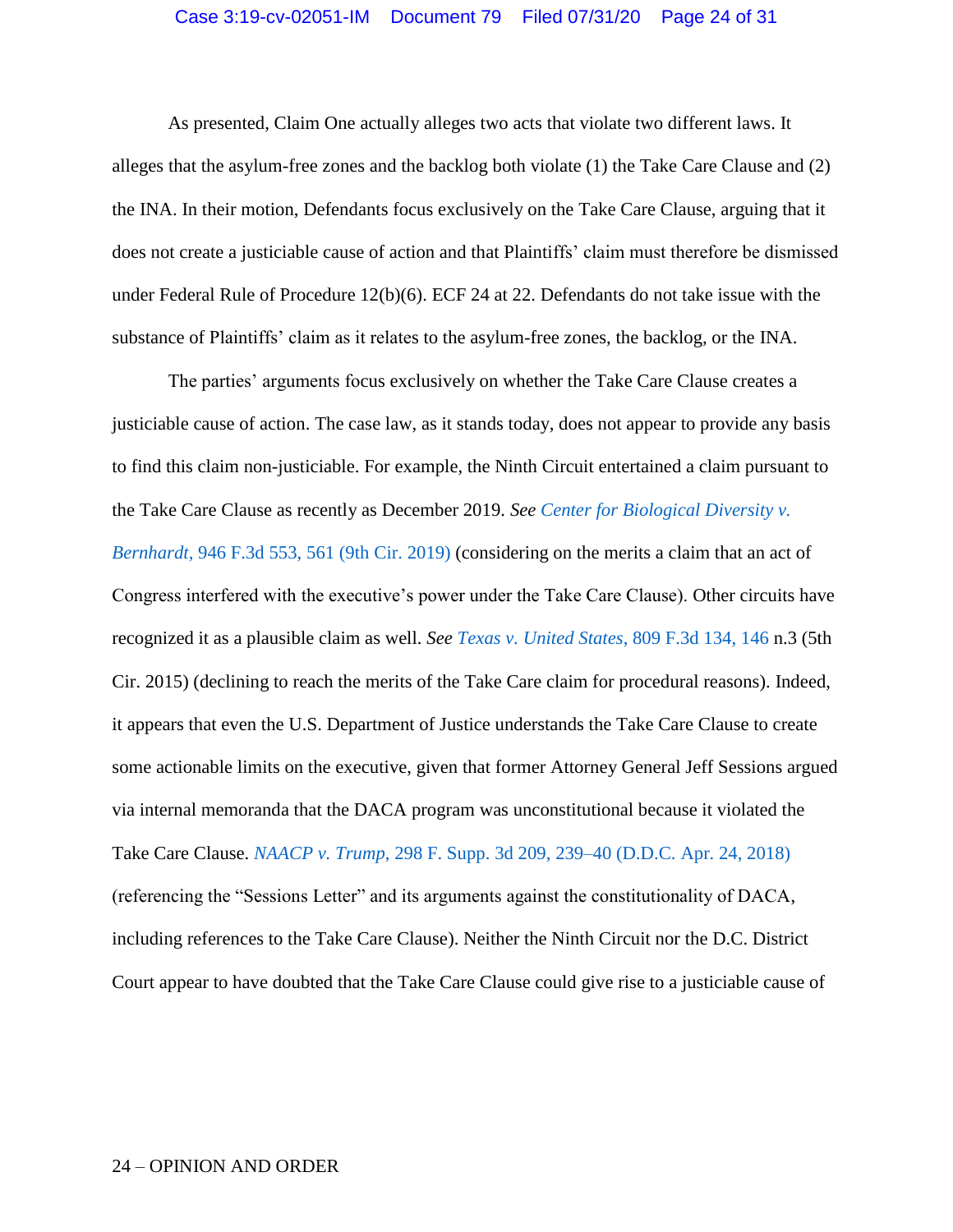# Case 3:19-cv-02051-IM Document 79 Filed 07/31/20 Page 25 of 31

action, and this Court finds that it does not bar the cause of action asserted here. Defendants' motion to dismiss Claim One is DENIED.<sup>8</sup>

# **b. Claim Two**

Plaintiffs' second claim for relief alleges that Defendants' policies and practices have infected the immigration court system with a degree of actual bias that violates the INA's guarantee that every alien be heard by an impartial adjudicator. ECF 1 at 55. Plaintiffs argue that this impartial adjudicator guarantee is coextensive with the Fifth Amendment Due Process Clause. *Id*. at ¶ 202. This systemic judicial bias, which Plaintiffs say is driven both by policies and also by a general hostility toward immigrants, renders it nearly impossible to receive a fair hearing and for Plaintiffs to render their services. *Id*. at ¶¶ 204–07.

Defendants attack this claim on two fronts. First, they argue that the INA does not waive the government's sovereign immunity, and Plaintiffs may not sue them at all. ECF 24 at 34. As Plaintiffs point out, the APA contains a waiver of immunity that applies to all actions brought against agencies and federal officials, even when those actions do not seek review under the APA. ECF 57 at 41 (citing [5 U.S.C. § 702,](https://www.westlaw.com/Document/NB54D3200A84311D885E288E02FD16EE7/View/FullText.html?transitionType=Default&contextData=(sc.Default)&VR=3.0&RS=da3.0) *Presbyterian Church v. United States*[, 870 F.2d 518,](https://www.westlaw.com/Document/Idbe83ea3970d11d993e6d35cc61aab4a/View/FullText.html?transitionType=Default&contextData=(sc.Default)&VR=3.0&RS=da3.0&fragmentIdentifier=co_pp_sp_350_523)  [523–26 \(9th Cir. 1989\)\)](https://www.westlaw.com/Document/Idbe83ea3970d11d993e6d35cc61aab4a/View/FullText.html?transitionType=Default&contextData=(sc.Default)&VR=3.0&RS=da3.0&fragmentIdentifier=co_pp_sp_350_523). Defendants correctly note that this waiver does not apply in circumstances where other statutes preclude judicial review. ECF 68 at 34 (citing [5 U.S.C. §](https://www.westlaw.com/Document/N00876EB0572F11E09A37FB990F84DFF9/View/FullText.html?transitionType=Default&contextData=(sc.Default)&VR=3.0&RS=da3.0)   $701(a)(1)$ ). Defendants believe that the statutes discussed above bar judicial review in this case and that Plaintiffs' claims therefore fall outside the APA's waiver of immunity. *Id*. As discussed

 $\overline{a}$ 

<sup>&</sup>lt;sup>8</sup> Defendants did not attack Plaintiffs' first claim for relief on any grounds other than the Take Care Clause. The court notes that it is likely debatable whether other aspects of this claim satisfy [FRCP 12\(b\)\(6\)](https://www.westlaw.com/Document/N96C8CD1043A111DC8D9EC9ECEEDEF2EE/View/FullText.html?transitionType=Default&contextData=(sc.Default)&VR=3.0&RS=da3.0) but because Defendants did not raise those arguments, this Court declines to reach them.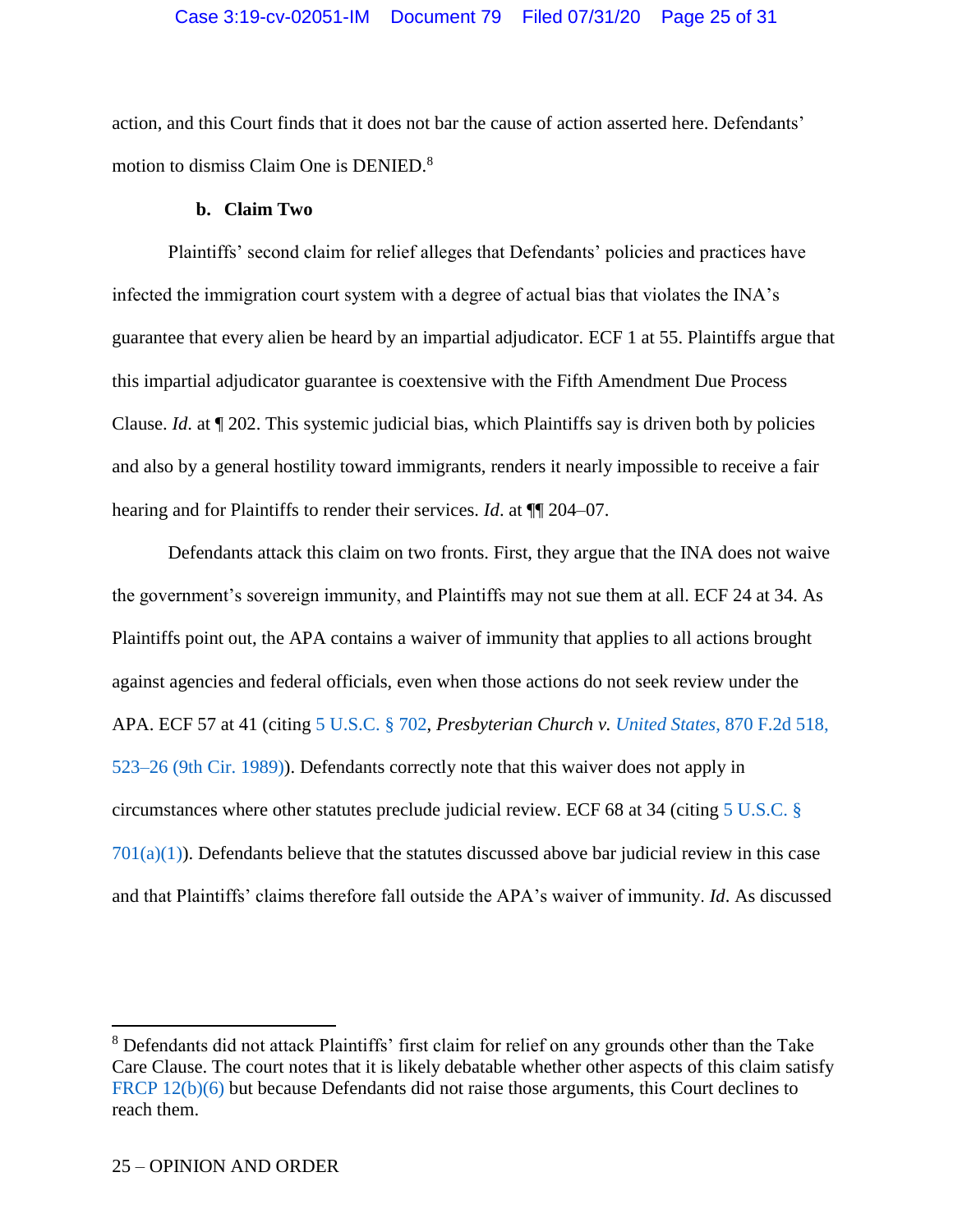# Case 3:19-cv-02051-IM Document 79 Filed 07/31/20 Page 26 of 31

above, this Court disagrees with Defendants about whether those statutes bar judicial review of these claims and finds that the APA waiver of immunity applies here.

Defendants next argue that Plaintiffs' bias claim should be dismissed pursuant to [Federal](https://www.westlaw.com/Document/N96C8CD1043A111DC8D9EC9ECEEDEF2EE/View/FullText.html?transitionType=Default&contextData=(sc.Default)&VR=3.0&RS=da3.0)  [Rule of Civil Procedure 12\(b\)\(6\)](https://www.westlaw.com/Document/N96C8CD1043A111DC8D9EC9ECEEDEF2EE/View/FullText.html?transitionType=Default&contextData=(sc.Default)&VR=3.0&RS=da3.0) because Plaintiffs have not alleged facts sufficient to state a claim for judicial bias. ECF 24 at 34. They argue that Plaintiffs cannot show that the policies alleged in the complaint are evidence of bias in the immigration court system, and they focus heavily on whether Plaintiffs can show a causal link between the alleged bias and the outcomes of individual asylum cases, concluding that Plaintiffs cannot. *Id*. at 35–40.

A claim for actual bias in the judiciary requires a showing that "the average judge . . . is 'likely' to be neutral, or whether there in an unconstitutional 'potential for bias.'" *Echavarria v. Filson*, 896 [F.3d 1118, 1130–31 \(9th Cir. 2018\)](https://www.westlaw.com/Document/I8fb90c12933111d9a707f4371c9c34f0/View/FullText.html?transitionType=Default&contextData=(sc.Default)&VR=3.0&RS=da3.0) (*quoting [Caperton v. A.T. Massey Coal Co.](https://www.westlaw.com/Document/Iedda8daf542511deabded03f2b83b8a4/View/FullText.html?transitionType=Default&contextData=(sc.Default)&VR=3.0&RS=da3.0&fragmentIdentifier=co_pp_sp_780_881)*, 556 [U.S. 868, 881 \(2009\)\)](https://www.westlaw.com/Document/Iedda8daf542511deabded03f2b83b8a4/View/FullText.html?transitionType=Default&contextData=(sc.Default)&VR=3.0&RS=da3.0&fragmentIdentifier=co_pp_sp_780_881). The inquiry extends to any procedure that could offer a "possible temptation" to the average judge to forego the proper burden of proof. *Id.* at 1131 (citing *[Hurles](https://www.westlaw.com/Document/I1526aef3dd3811e3b86bd602cb8781fa/View/FullText.html?transitionType=Default&contextData=(sc.Default)&VR=3.0&RS=da3.0&fragmentIdentifier=co_pp_sp_506_789)  v. Ryan*[, 752 F.3d 768, 789 \(9th Cir. 2014\)\)](https://www.westlaw.com/Document/I1526aef3dd3811e3b86bd602cb8781fa/View/FullText.html?transitionType=Default&contextData=(sc.Default)&VR=3.0&RS=da3.0&fragmentIdentifier=co_pp_sp_506_789). It is not a question of whether a judge harbors actual bias, only whether the potential for bias exists. *Hurles,* [752 F.3d at 789.](https://www.westlaw.com/Document/I1526aef3dd3811e3b86bd602cb8781fa/View/FullText.html?transitionType=Default&contextData=(sc.Default)&VR=3.0&RS=da3.0&fragmentIdentifier=co_pp_sp_506_789)

Here, Plaintiffs are alleging bias throughout a judicial system, rather than by a particular judge. They have pleaded facts that suggest a systemic bias or animus against immigrants and asylum seekers on the part of Defendants, including statements from former Attorney General Sessions and President Donald J. Trump. ECF 1 at ¶¶ 55–79. These statements include characterizations of DOJ policy to "end the lawlessness" in the immigration system and referring to "baseless [asylum] claims," as well as suggesting that asylum seekers were "breaking into this country" and "exploiting" the process. *Id*. at ¶¶65, 67. Plaintiffs also allege facts such as the unusually high rate of denials for asylum petitions in some courts, the extreme backlog in the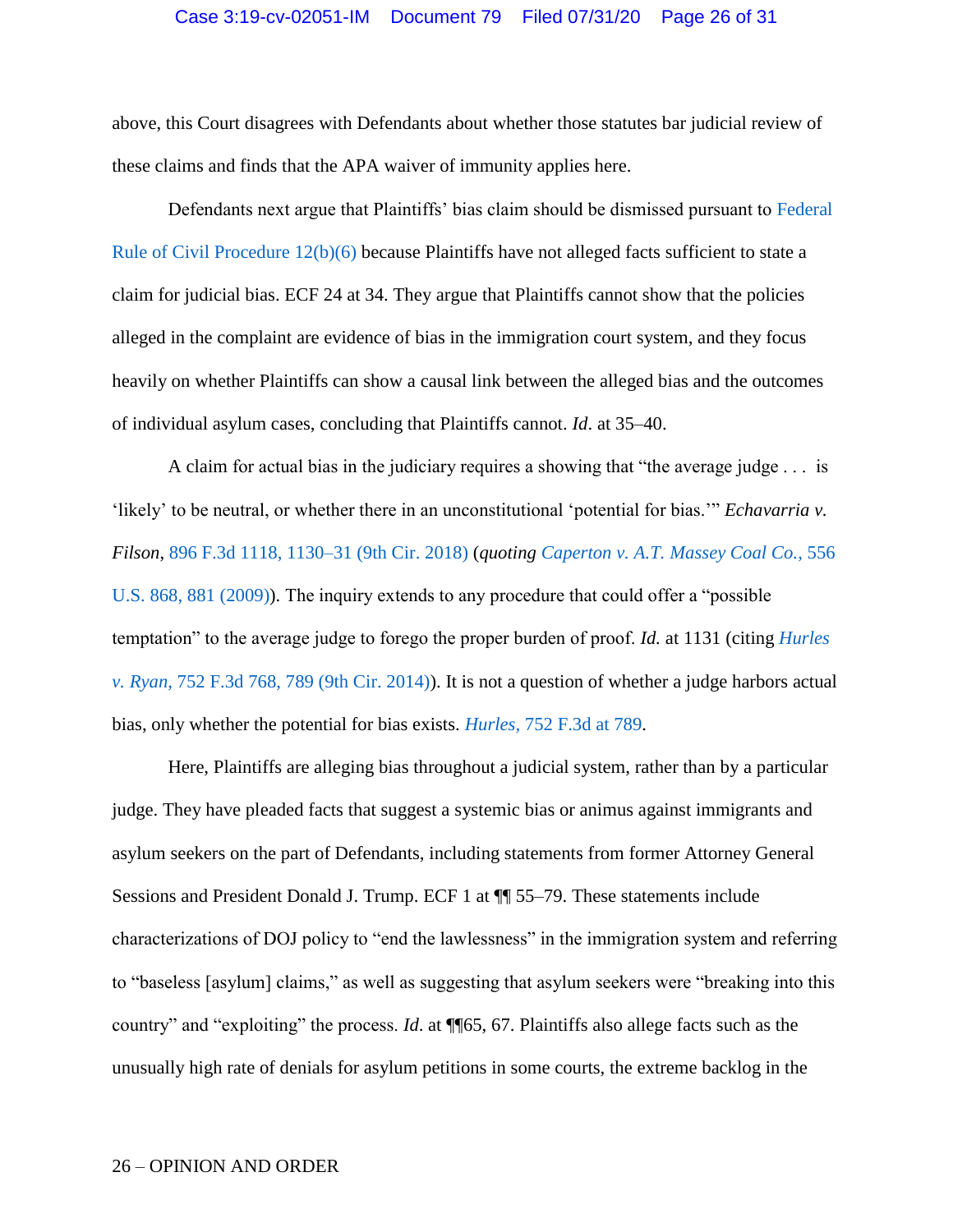system, strict case-management guidelines, and policies that require judges to fast-track certain cases or certain aliens, all of which are at least plausible evidence of systemic bias and suggest a possibility that judges are influenced by factors independent of the merits of a particular case when making their decisions. It is not necessary for Plaintiffs to prove conclusively that actual bias led to any particular outcome. The facts pleaded here are sufficient to state a claim for actual bias.<sup>9</sup> Defendants' motion to dismiss Claim Two is DENIED.

### **c. Claims Three–Six**

Plaintiffs' third and fourth claims allege that Defendants' "metrics policy" violates the APA and the INA because it is unlawful and beyond the scope of Defendants' authority and because it constitutes arbitrary and capricious rulemaking. ECF 1 at 56, 58. The metrics policy includes three parts: a case completion quota, a remand rate, and speed-related adjudication benchmarks. *Id.* at ¶ 122. Judges are required to complete 700 cases per year, to maintain a remand rate of less than 15 percent, and to adhere to strict limitations on the time they spend on matters within the life of a case (evidentiary issues, motions practice, etc.). *Id*. at ¶¶ 123–25. Plaintiffs allege that immigration judges are given a computerized "dashboard" that resembles a speedometer, which shows them how closely they are adhering to the case management metrics, and that judges' performance toward these metrics is tied to their performance evaluations. *Id*. at ¶¶ 128–30. Judges may face discipline or termination if they do not meet the benchmarks set out in the metrics policy. *Id*. at ¶ 130. Plaintiffs allege that this metrics policy influences the outcomes in immigration cases in ways that are not related to the merits of the case, and it harms Plaintiffs in the ways already described above. *Id*. at ¶¶131, 155–60.

 $\overline{a}$ 

<sup>&</sup>lt;sup>9</sup> Notably, this is not a ruling on the merits of Plaintiffs' claim. This Court is not making a finding that actual bias exists in the immigration system, only that Plaintiffs have presented facts sufficient to allow the claim to proceed.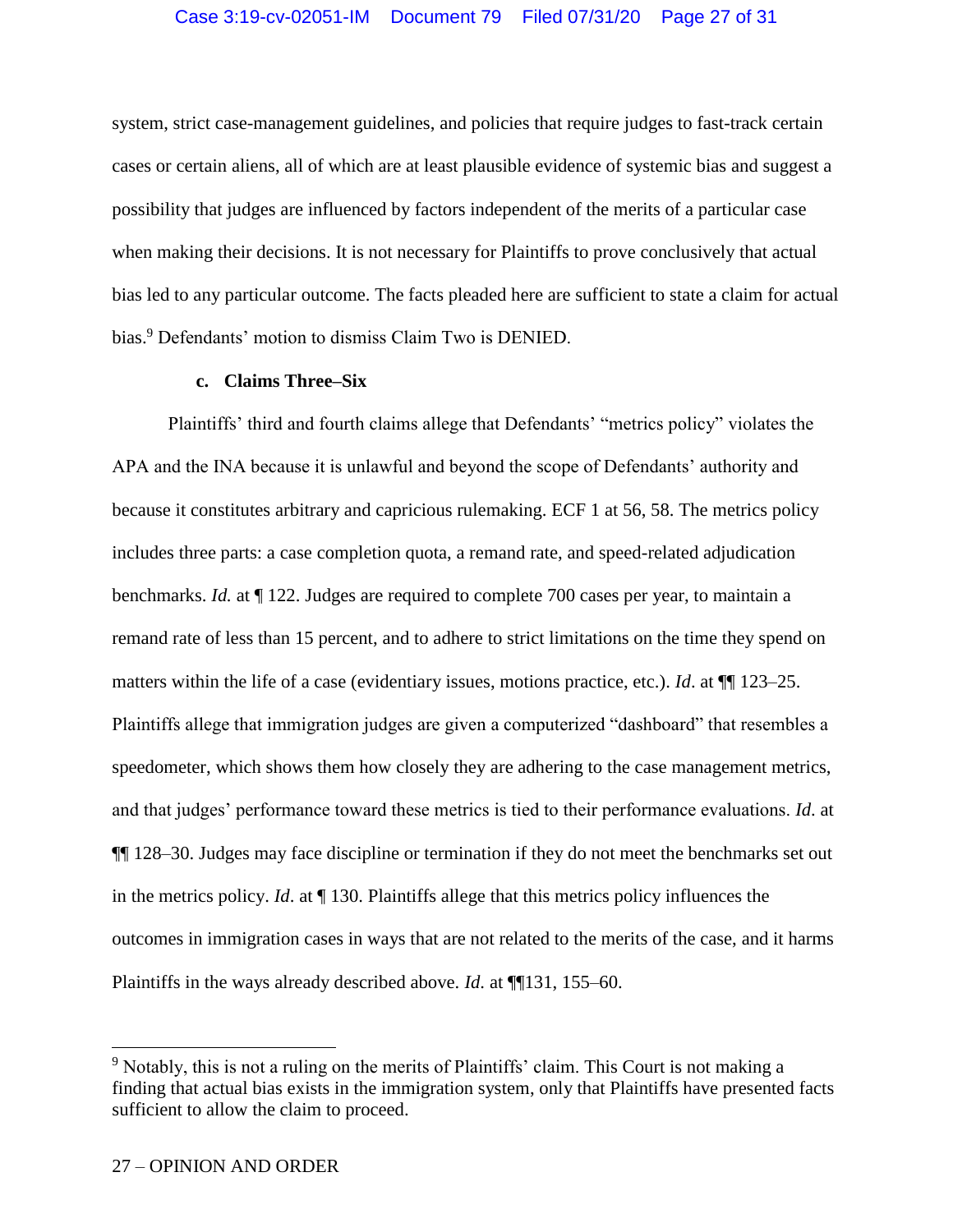# Case 3:19-cv-02051-IM Document 79 Filed 07/31/20 Page 28 of 31

Similarly, Plaintiffs' fifth and sixth claims for relief allege that Defendants have adopted a policy that requires immigration courts to fast-track certain cases that involve parents or guardians with minor children who seek asylum at the southern border of the United States and that this policy violates the INA and APA for the same reasons as the metrics policy. *Id*. at 60– 62, ¶ 149. This policy is known as the family unit, or "FAMU," directive. *Id*. In these cases, courts are subject to strict deadlines and are required to resolve the case within one year. *Id*. at ¶¶ 151–53. The deadlines imposed via the FAMU directive include limitations on continuances, which are not allowed to exceed 45 days under any circumstances. *Id.* at  $\P$  152. Plaintiffs allege the same harms described elsewhere.

Defendants argue that Plaintiffs have failed to state a claim under the APA with respect to either of these policies. ECF 24 at 40. First, they argue that Plaintiffs have failed to challenge any "final agency action," as required to state an APA claim. *Id*. Second, Defendants argue that Plaintiffs cannot bring these claims because the PFR process provides an exclusive, adequate review mechanism for these claims, and any APA review is therefore barred. *Id*. at 41. As to this second argument, this Court addressed whether the INA statutes provided by Defendant create an exclusive review mechanism outside the standard path of judicial review, and this Court found that they do not. This Court therefore declines to address this argument further here and addresses only the question of whether Plaintiffs have identified a "final agency action" for purposes of APA review.

The APA allows judicial review only for final agency actions. [5 U.S.C.](https://www.westlaw.com/Document/NB55C9B50A84311D885E288E02FD16EE7/View/FullText.html?transitionType=Default&contextData=(sc.Default)&VR=3.0&RS=da3.0) § 704 (precluding review for preliminary, procedural, or intermediate action). "Agency actions" include "the whole or a part of an agency rule, order, license, sanction, relief, or the equivalent or denial thereof, or failure to act." [5 U.S.C. § 551\(13\).](https://www.westlaw.com/Document/N3D02AB70572011E08B93E486F00F598E/View/FullText.html?transitionType=Default&contextData=(sc.Default)&VR=3.0&RS=da3.0) Whether an agency action is "final" is subject to a two-part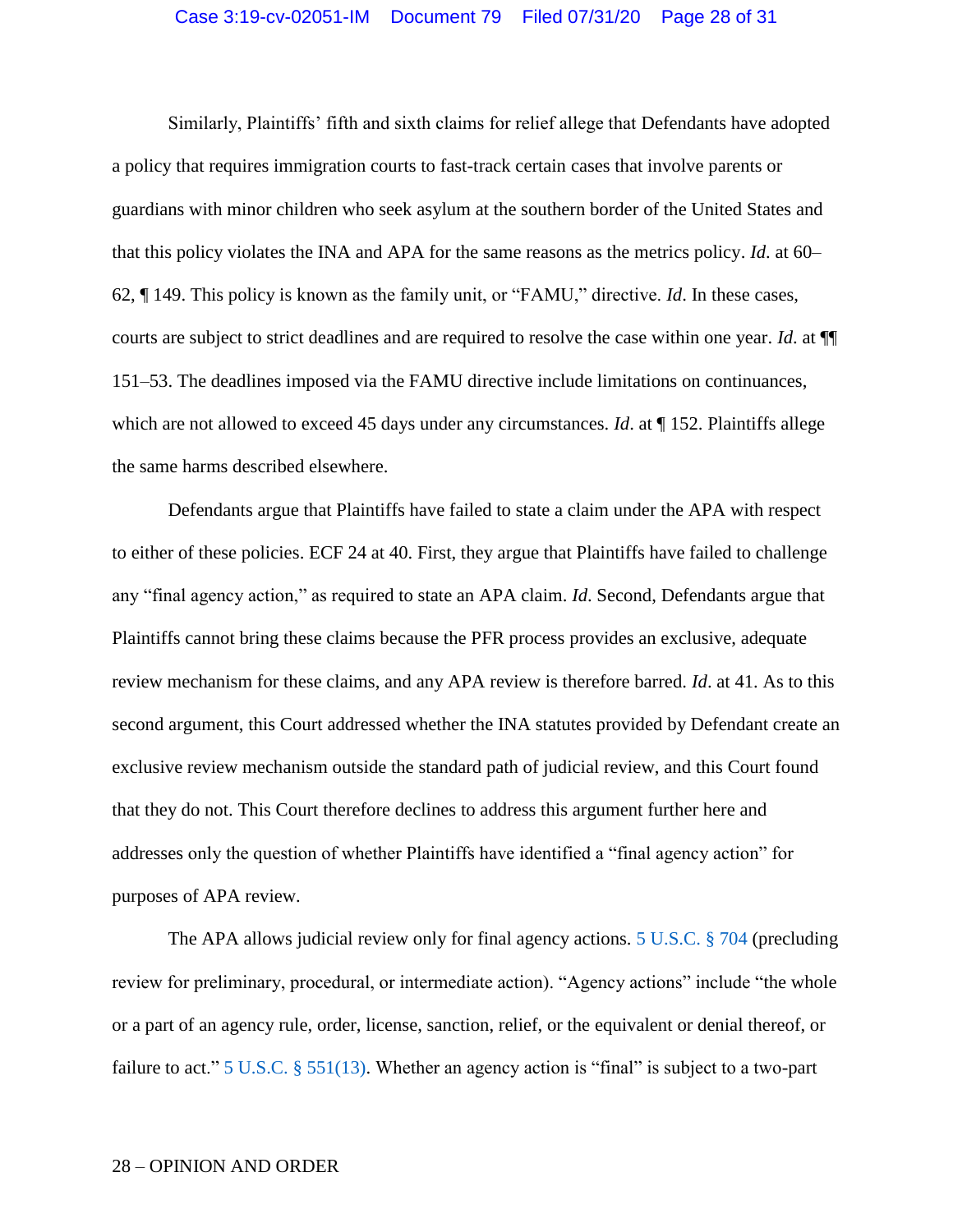test. First, the action must be the "consummation" of the agency's decision-making process. *Bennett v. Spear*[, 520 U.S. 154, 177–78 \(1997\).](https://www.westlaw.com/Document/Ibdd7cdad9c2511d9bc61beebb95be672/View/FullText.html?transitionType=Default&contextData=(sc.Default)&VR=3.0&RS=da3.0&fragmentIdentifier=co_pp_sp_780_177) Second, it must be one by which rights and obligations are determined or by which legal consequences will follow. *Id*. at 178 (internal quotations omitted). The second prong of the *Bennett* test is not met if an agency action carries "no direct consequences," but it is met if the action "alters the legal scheme" to which the agency is subject. *Id*.

Plaintiffs allege two final agency actions: the adoption of the metrics policy and the promulgation of the FAMU directive. ECF 57 at 39. Defendants do not dispute that these actions are final, only that they carry any legal consequences independent of the outcomes in individual removal cases. ECF 24 at 41–42, ECF 68 at 38–39. This Court agrees that the alleged actions are final, as there is no indication that these policies are preliminary or subject to further review, so this Court will address only the question of whether they carry legal consequences for Plaintiffs.

Whether an agency action is final requires consideration of both legal and practical consequences. *Gill v. United States Dept. of Justice*[, 913 F.3d 1179, 1185 \(9th Cir. 2019\).](https://www.westlaw.com/Document/Id653463023e711e9a99cca37ea0f7dc8/View/FullText.html?transitionType=Default&contextData=(sc.Default)&VR=3.0&RS=da3.0&fragmentIdentifier=co_pp_sp_506_1185) In *Gill*, the Ninth Circuit held that an administrative standard promulgated by the defendant in that case was a "final" action because agencies that did not comply could have their user agreement permits revoked for a related program. *Id*; *see also Oregon Natural Desert Ass'n v. U.S. Forest Service*, [465 F.3d 977 \(9th Cir. 2006\)](https://www.westlaw.com/Document/I2e48e018495411db80c2e56cac103088/View/FullText.html?transitionType=Default&contextData=(sc.Default)&VR=3.0&RS=da3.0) (holding that "annual operating instructions" from the agency were a final action); *[Havasupai Tribe v. Provencio](https://www.westlaw.com/Document/I97724250d86e11e8a573b12ad1dad226/View/FullText.html?transitionType=Default&contextData=(sc.Default)&VR=3.0&RS=da3.0)*, 906 F.3d 1155, 1163 (9th Cir. 2018) (holding that agency opinion was a "final" action because both legal and practical consequences followed from the determination contained in the opinion).

Here, Defendants argue that no consequences of any kind follow from the metrics policy or the FAMU directive until an immigration judge makes a ruling in an individual case. But this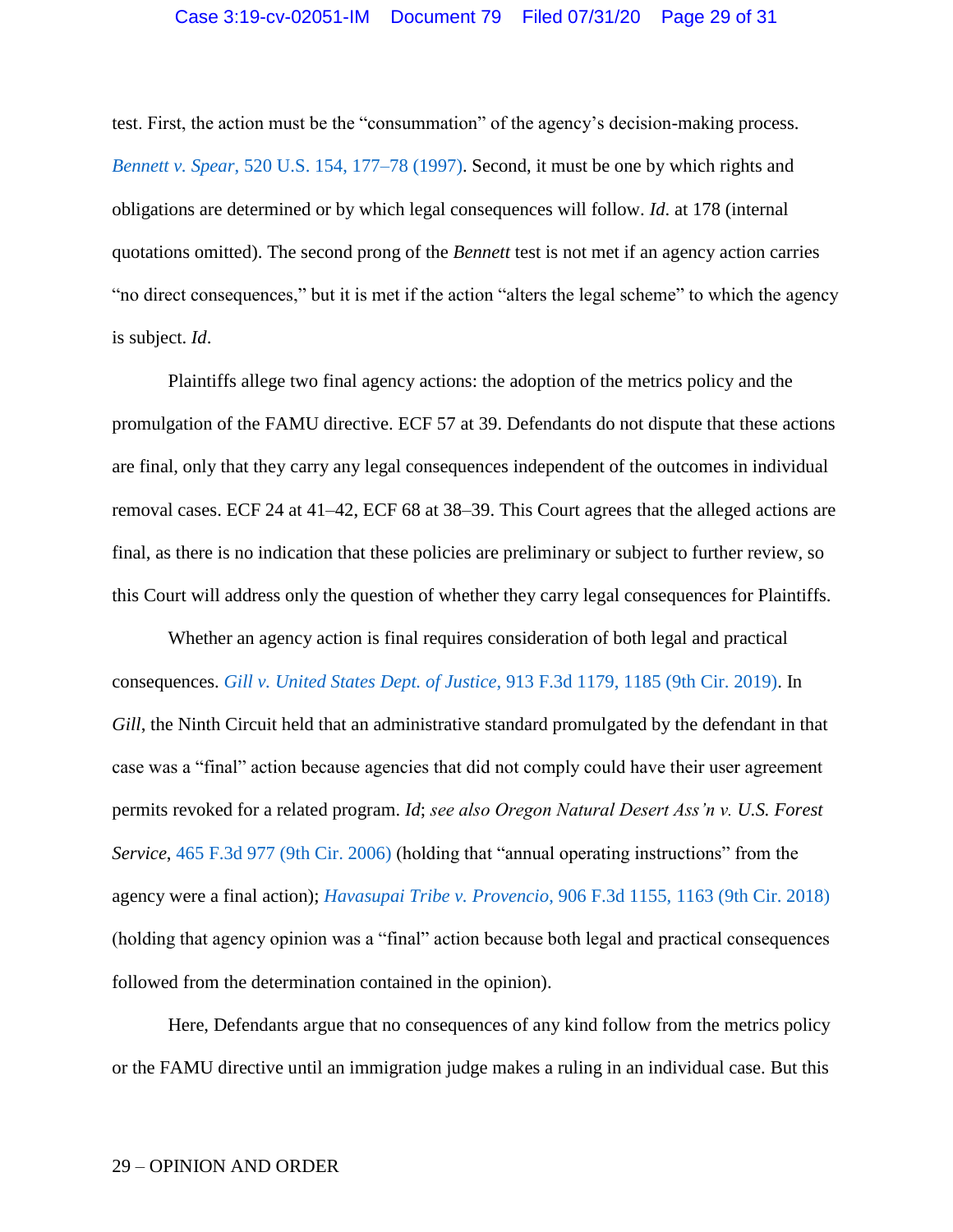# Case 3:19-cv-02051-IM Document 79 Filed 07/31/20 Page 30 of 31

does not appear to be so. Both policies change the way immigration judges run their dockets and their courtrooms. Accordingly, Plaintiffs have at least sufficiently alleged that such docket management has practical consequence for parties or their attorneys. For example, if this court adopted a docket management policy in criminal cases that required all suppression hearings to be held within 30 days of an indictment, no one could argue that such a policy would not have practical consequences for everyone involved. Further, as Plaintiffs have stated, the metrics policy has direct consequences for judges' performance evaluations and, by extension, for their jobs. Finally, aliens in immigration courts have a statutory right to counsel, conferred by the INA. It seems plausible that the practical consequences of the challenged policies would interfere with their right to that representation and with Plaintiffs' ability to provide it, thus interfering with legal rights and obligations related to the policies. This Court finds that the challenged actions are therefore final agency actions for purposes of the APA, and Defendants' motion to dismiss these claims is DENIED.

// // // // // // // /// // //